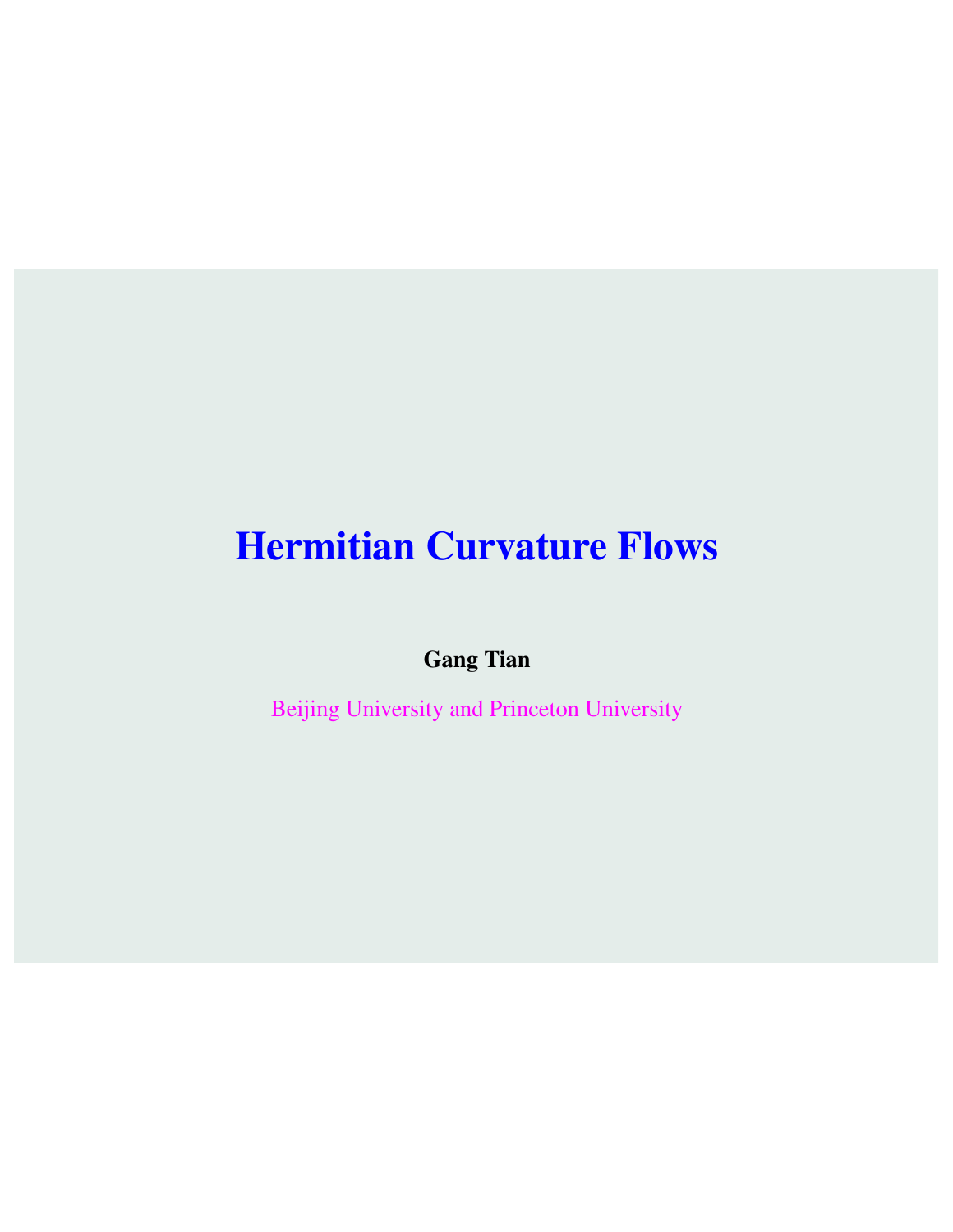Let (*M, g, J*) be a compact Hermitian manifold of complex dimension *n*, where *J* denotes an integrable complex structure and *g* is compatible with *J*

$$
g(J\cdot, J\cdot) = g(\cdot, \cdot).
$$

We denote by  $\omega = g(J \cdot, \cdot)$  the Kähler form associated to it.

Is there a geometric method of studying these manifolds?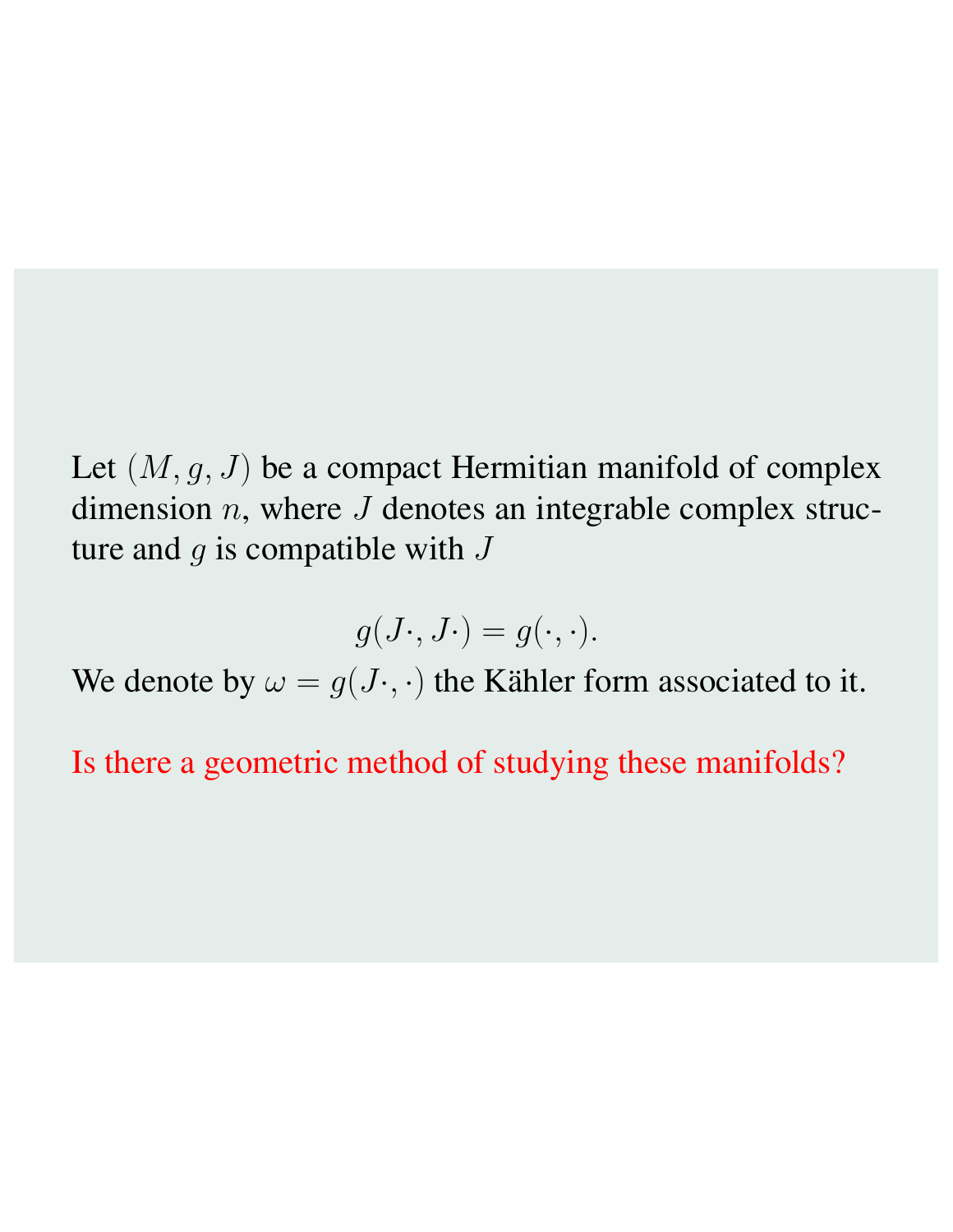We say that *g* is a *Kähler metric* if

$$
d\omega = 0.
$$

The Ricci flow preserves this Kählerian condition and provides a very important tool for studying Kähler manifolds. In particular, there is a program of classifying Kähler manifolds birationally by Kähler-Ricci flow as Jian Song and I advocated. Many works have been done due to the efforts of a number of mathematicians.

However, the Ricci flow does not preserve Hermitian structures on non-Kähler manifolds.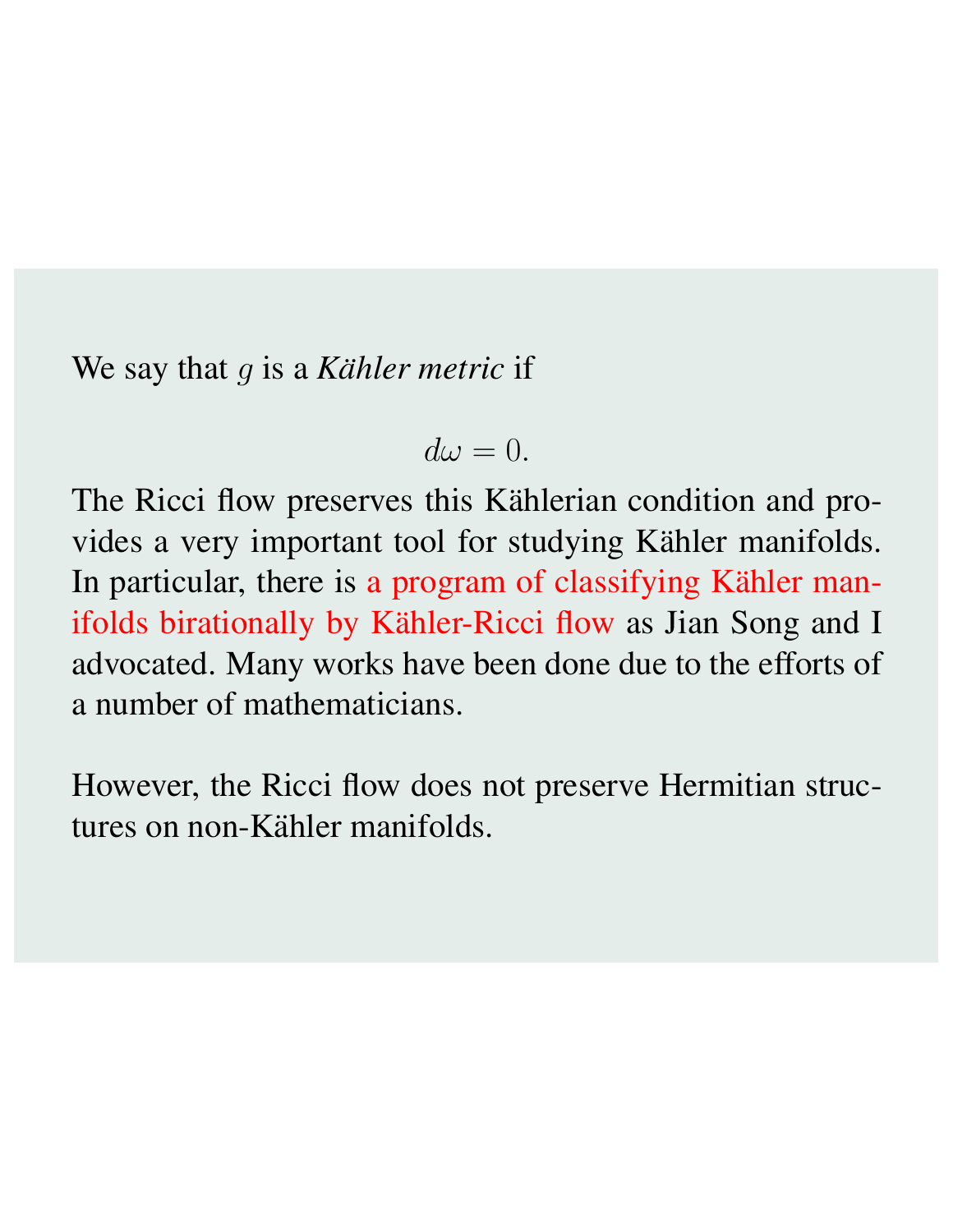Let  $S = \{S_{k\bar{l}}\}$  be the "Ricci" curvature of the Chern connection of  $g = (g_{i\bar{j}})$ :

$$
S_{k\bar{l}} = -g^{i\bar{j}} \left( \frac{\partial^2 g_{k\bar{l}}}{\partial z_i \partial \bar{z}_j} + g^{p\bar{q}} \frac{\partial g_{k\bar{q}}}{\partial z_i} \frac{\partial g_{p\bar{l}}}{\partial \bar{z}_j} \right).
$$

Let  $T = \{T_{k\bar{l}i}\}$  be the torsion of *g*:

$$
T_{k\bar{l}p} = \frac{\partial g_{k\bar{l}}}{\partial z_i} - \frac{\partial g_{i\bar{l}}}{\partial z_k}.
$$

Note that  $g$  is Kähler if and only if  $T = 0$ .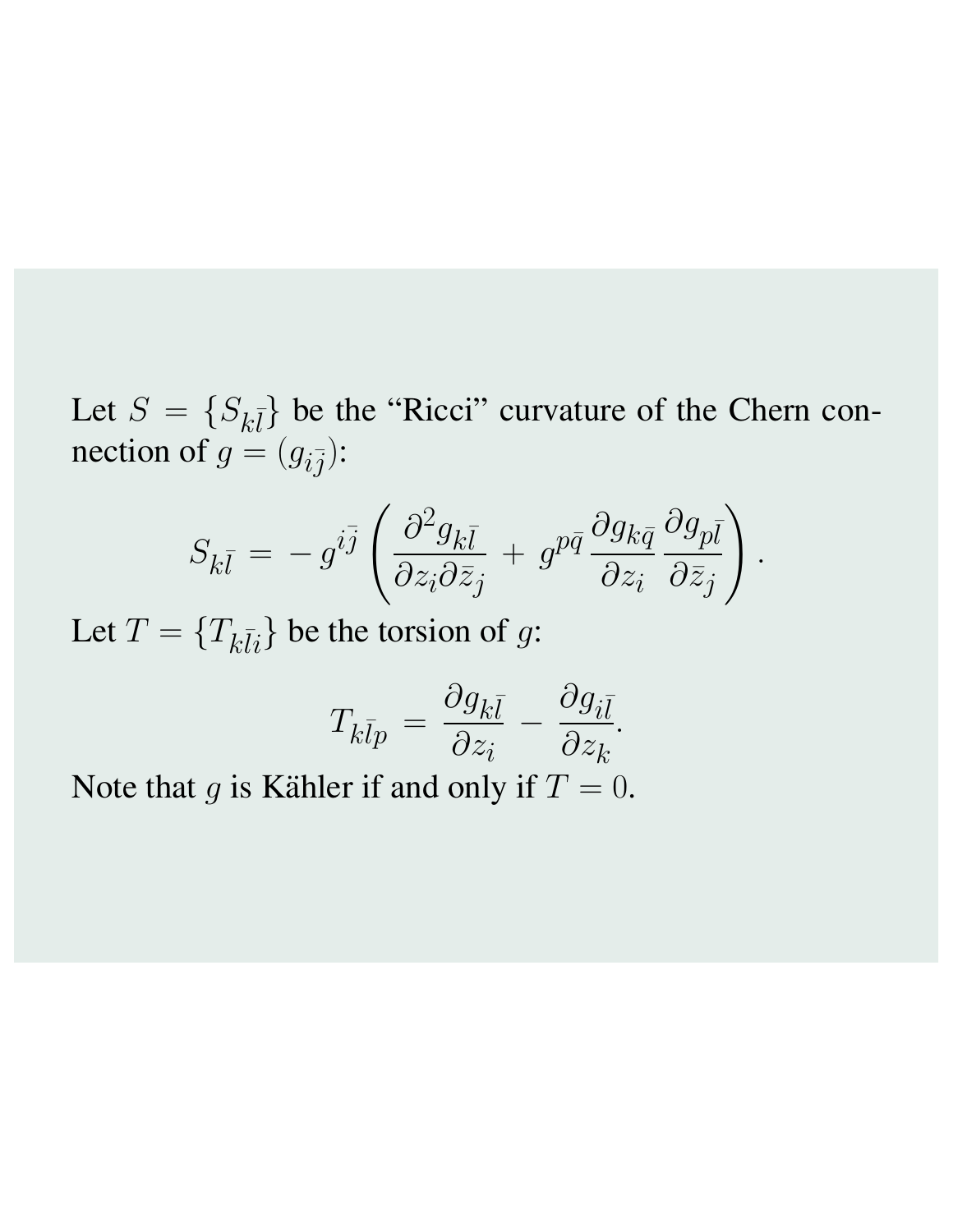J. Streets and I introduced a family of new curvature flows on Hermitian metrics *g*(*t*):

$$
\frac{\partial g}{\partial t} = -S + \hat{Q}(T),
$$

where  $\hat{Q}(T)$  is a quadratic function of torsion *T*.

These flows coincide with the Kähler-Ricci flow if the initial metric is Kähler.

We prove: For any given Hermitian metric  $g_0$ , the above flow has a unique solution  $g(t)$  on  $[0, T)$  with  $g(0) = g_0$ .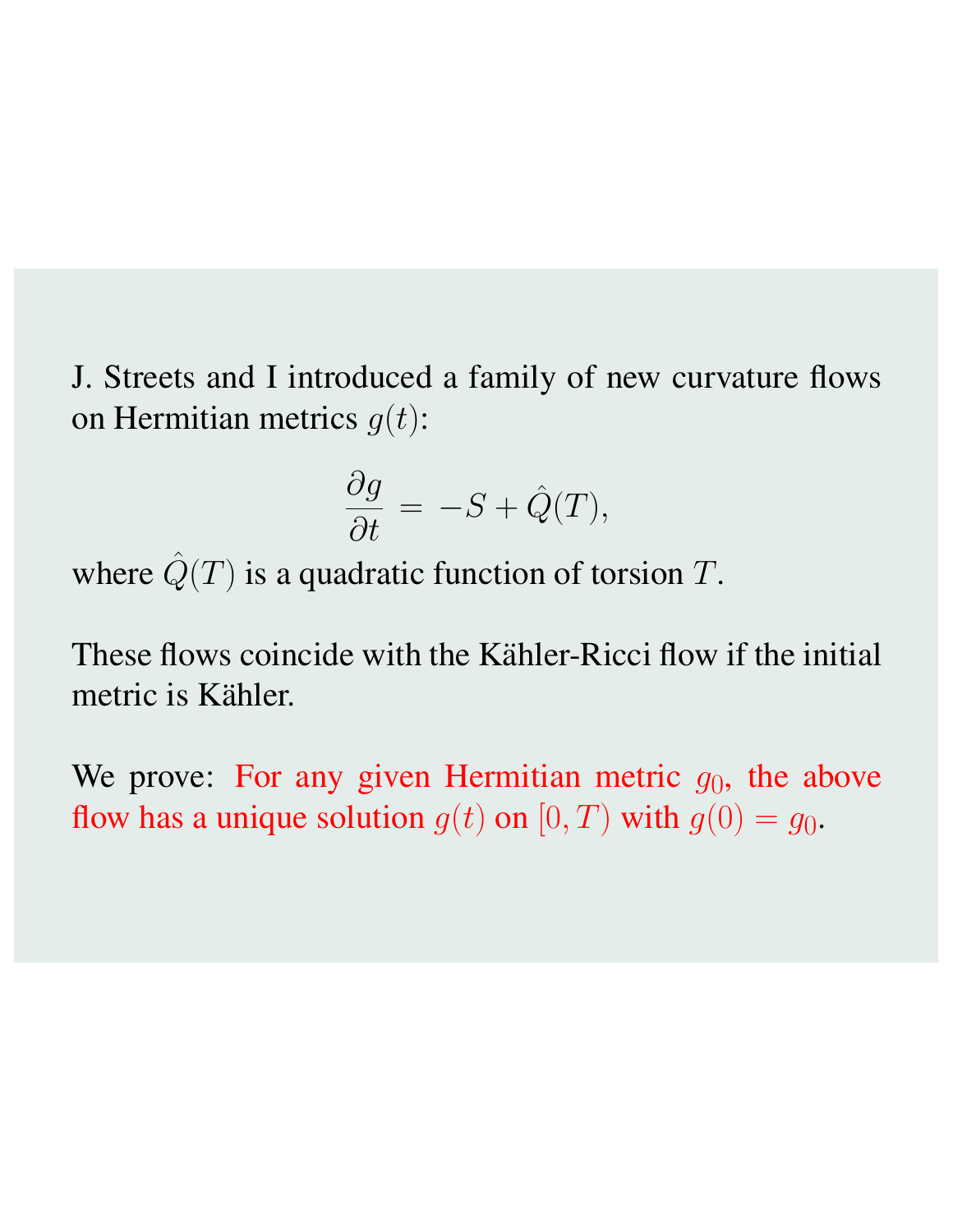Streets and I also developed an analytic theory for the pluriclosed flow analogous to that by Hamilton-Shi for Ricci flow. this includes the evolution equations for curvature and torsion, derivative estimates.

For instance, we proved that if the maximal existence time is  $T < \infty$ , then

$$
\lim_{t \to T} \sup \{ |\Omega| + |\nabla T| + |T| \} = \infty.
$$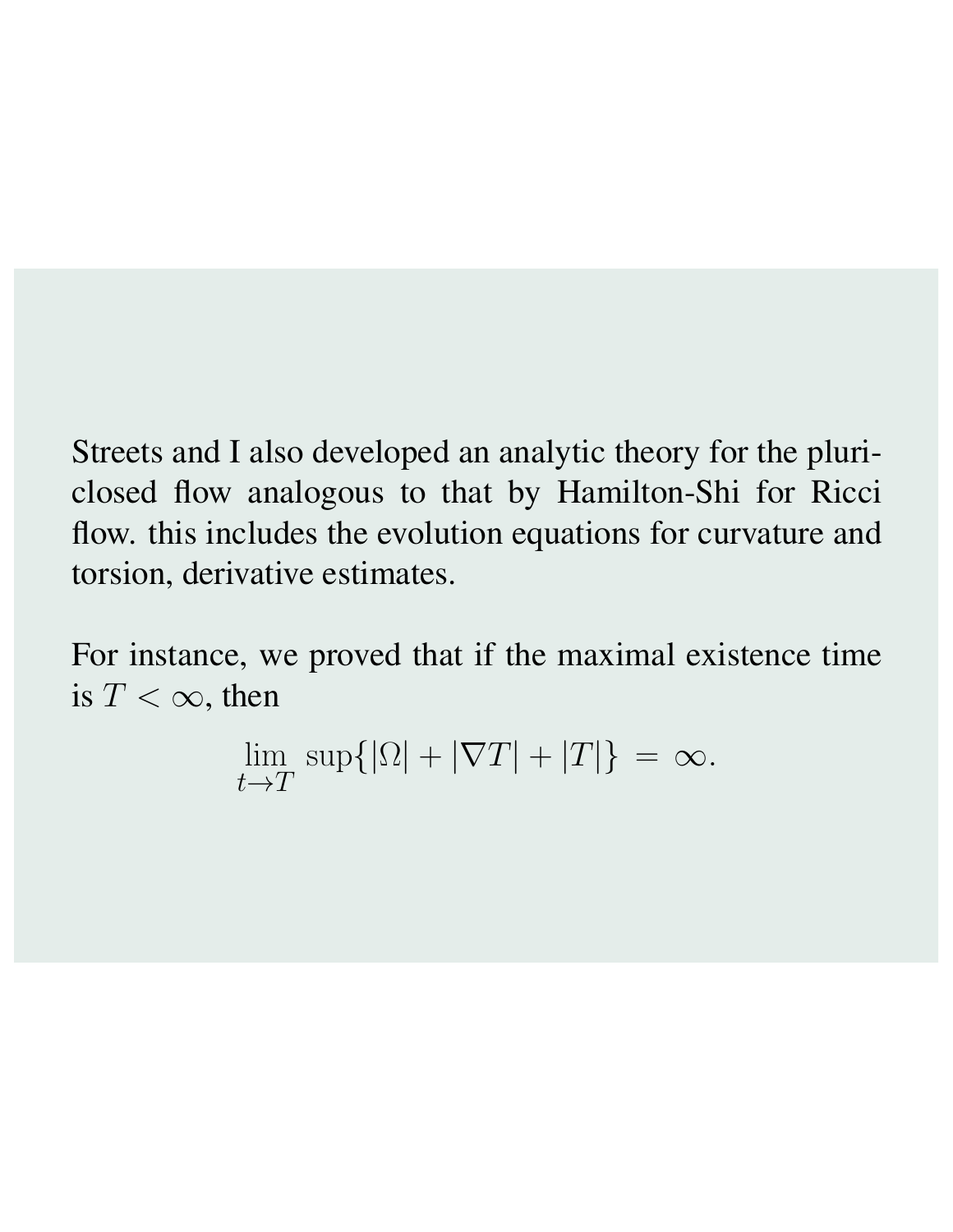There are two flows which are of special properties:

**1.** 
$$
\hat{Q} = Q
$$
, where  $Q_{k\bar{l}} = g^{i\bar{j}}g^{p\bar{q}}T_{k\bar{q}i}\overline{T_{l\bar{p}j}}$ .

**2.** 
$$
Q = 0
$$
.

We abbreviate the first flow as PCF and the second as HCF.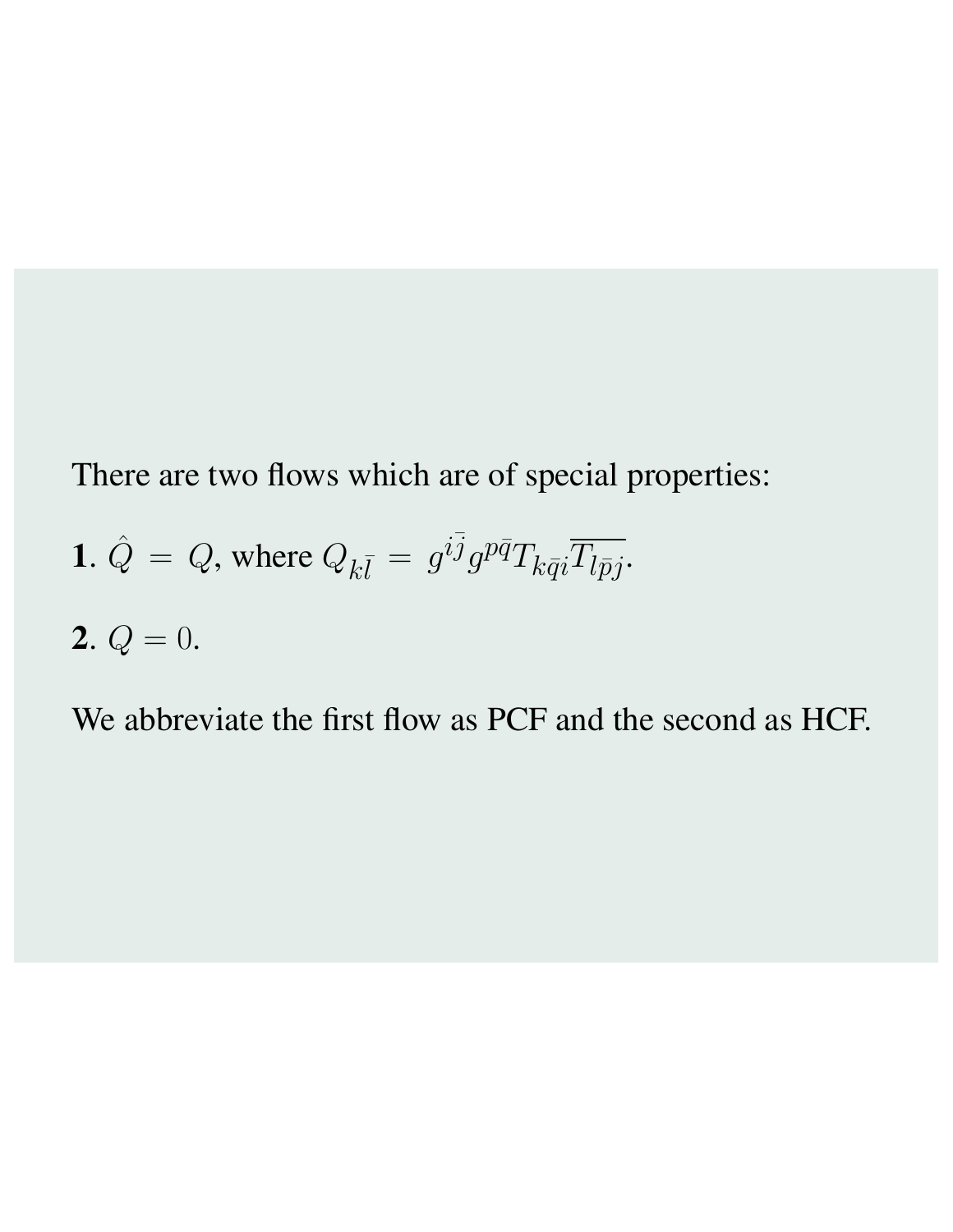Let us discuss PCF. First we recall the pluri-closed condition.

Let  $(M, g, J)$  be a Hermitian manifold and  $\omega$  be its Kähler form. The form *g* is pluriclosed if

$$
\partial\bar\partial\,\omega\,=\,0.
$$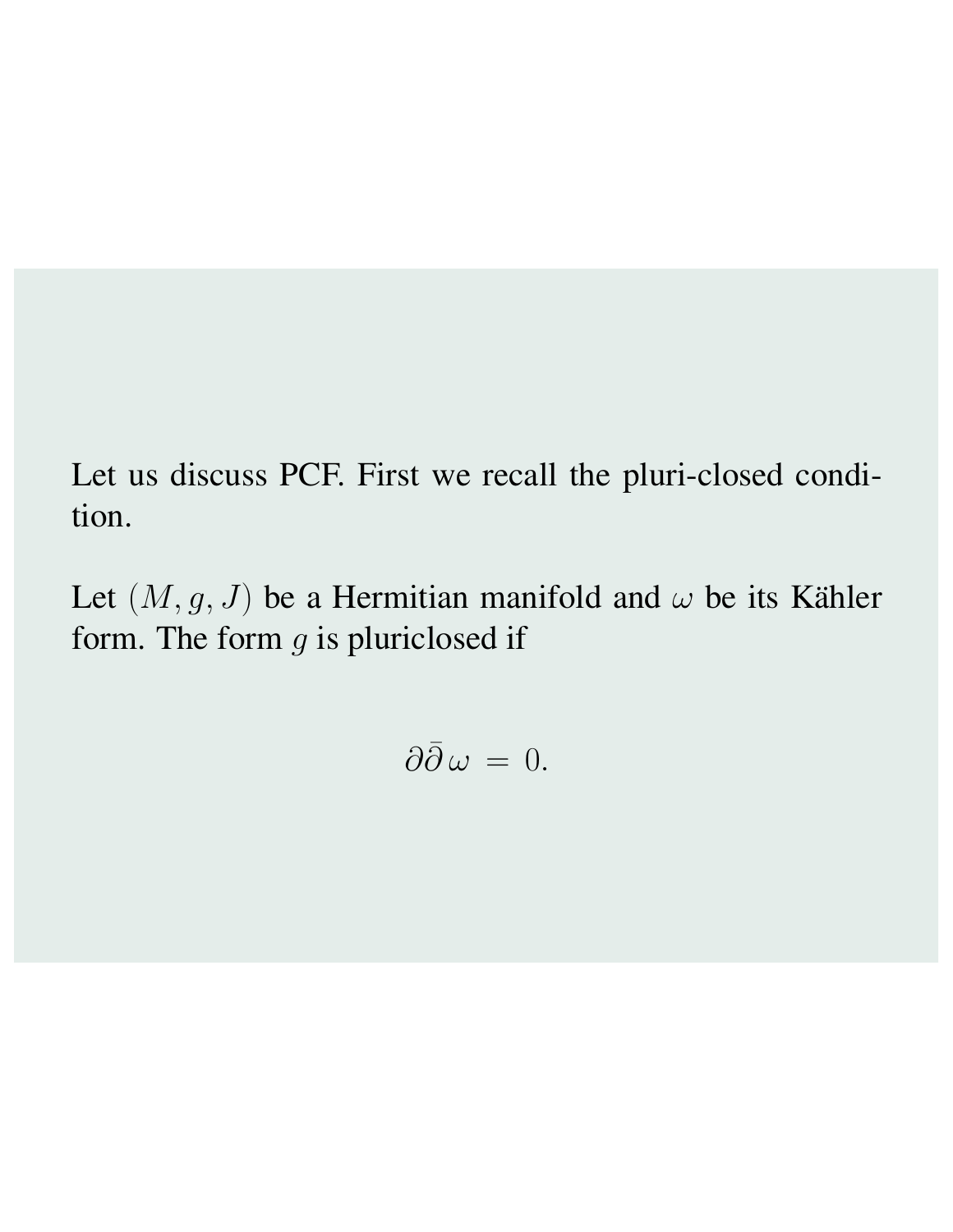As Gauduchon showed in 1977: There exists a unique  $u \in$  $C^{\infty}(M)$  such that  $\int_M udV = 0$  and  $\partial \bar{\partial} (e^{2u} \omega)^{n-1} = 0$ .

Pluri-closed metrics always exist on complex surfaces.

If a complex manifold M admits a symplectic structure  $\omega$ whose  $(1,1)$ -part is positive, then it is a pluriclosed manifold.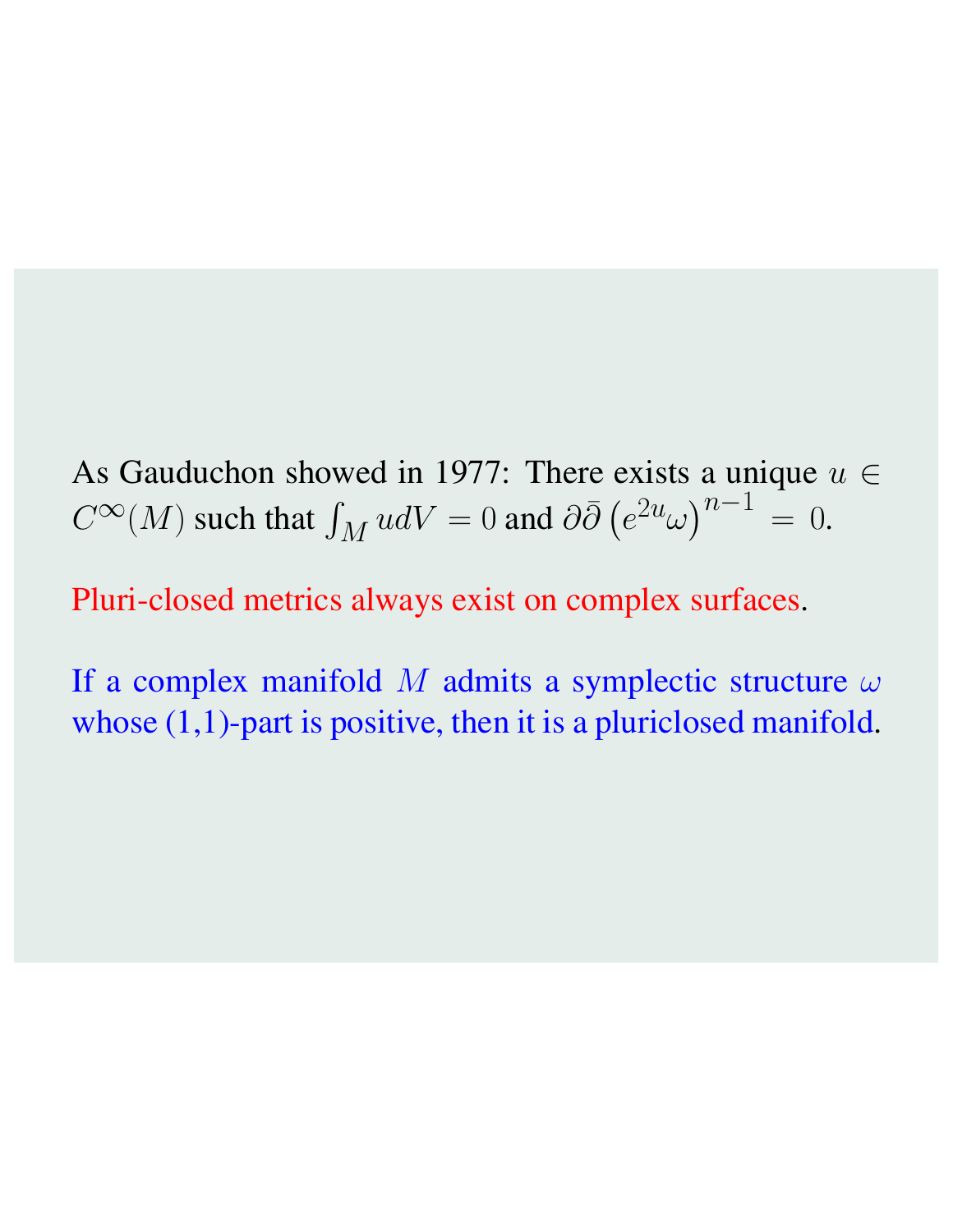Streets and I proved that if  $\hat{Q} = Q$ , then the corresponding Hermitian curvature flow preserves the pluri-closed condition, that is, if  $g_0$  is pluri-closed, so does every  $g(t)$  along the flow.

In fact, we proved that in terms of Kähler forms, the flow is equivalent to

$$
\frac{\partial \omega}{\partial t} = \partial \partial_{\omega}^* \omega + \bar{\partial} \bar{\partial}_{\omega}^* \omega + \sqrt{-1} \partial \bar{\partial} \log \det g.
$$

Clearly, it implies the pluri-closed condition is preserved.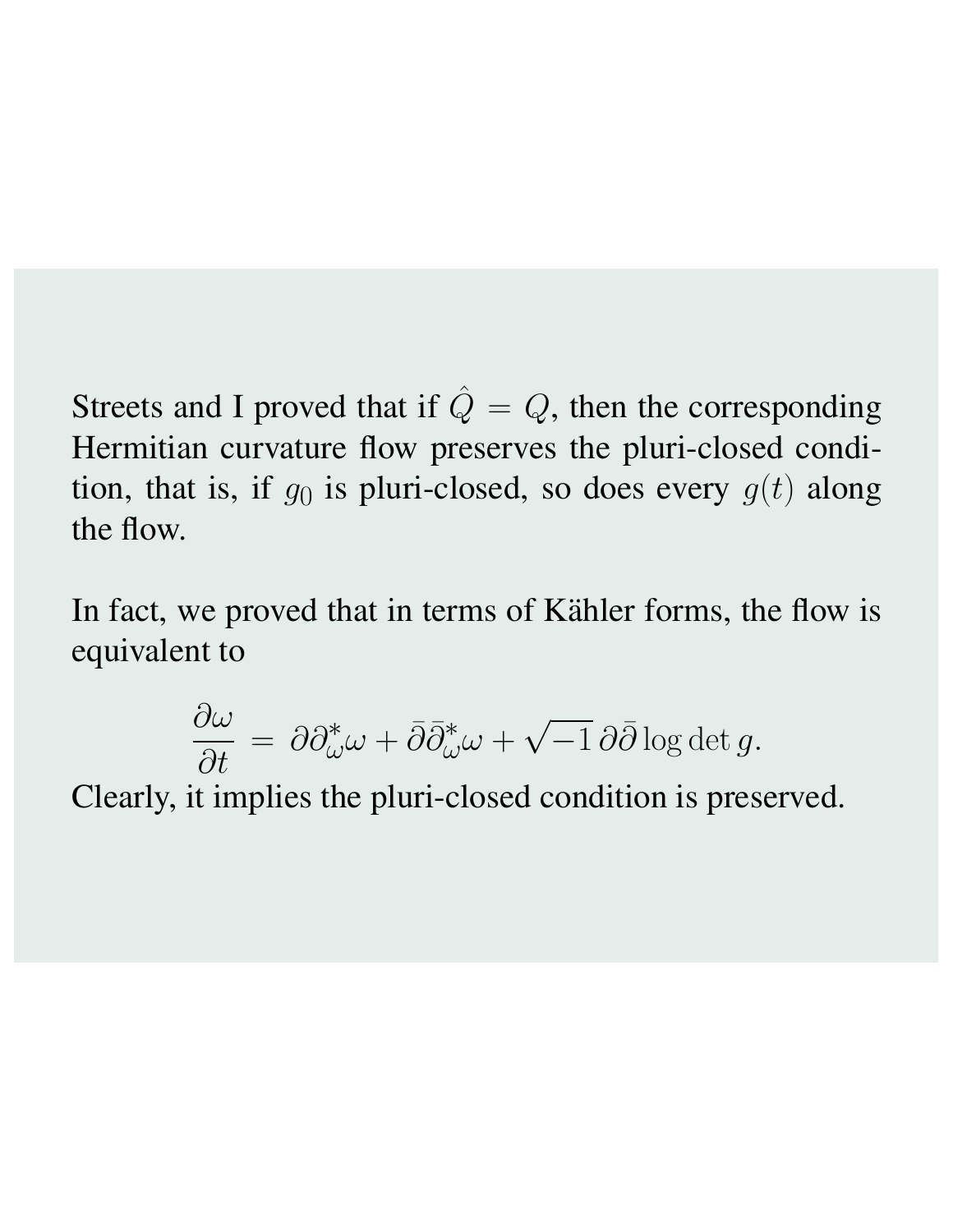There is another formulation through the Bismut connection  $\nabla$  which is defined via

$$
<\nabla_XY,Z>=+\frac{1}{2}d\omega(JX,JY,JZ),
$$

where *D* denotes the Levi-Civita connection of  $\omega$  and *J* denotes the complex structure.

Let *P* be the Chern form of this connection, i.e. in complex coordinates,

$$
P_{ij} = \Omega_{ijk}^k,
$$

where  $\Omega$  denotes the curvature of  $\nabla$ . Then

$$
P = S - dd^*\omega.
$$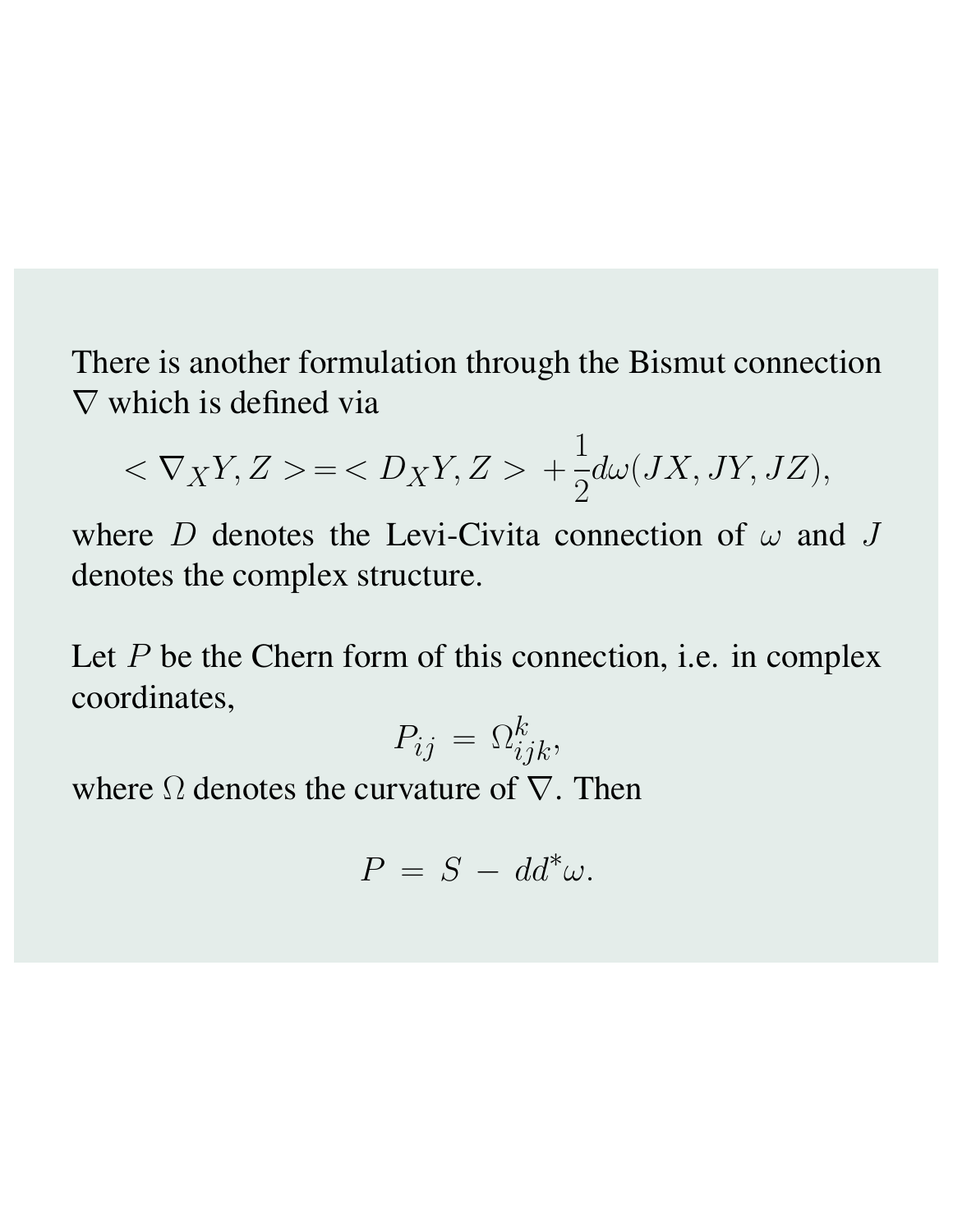Hence, the pluri-closed flow is the same as

$$
\frac{\partial \omega}{\partial t} = -P^{1,1}.
$$

This turns out to be a very useful formulation. For instance, we proved that if the maximal existence time is  $T < \infty$ , then

$$
\int_0^T |P^{1,1}| = \infty.
$$

This extends a result of N. Sesum. Also, using this formulation, we can identify our flow with the renormalization group flow twisted with *B*-fields in theoretic physics.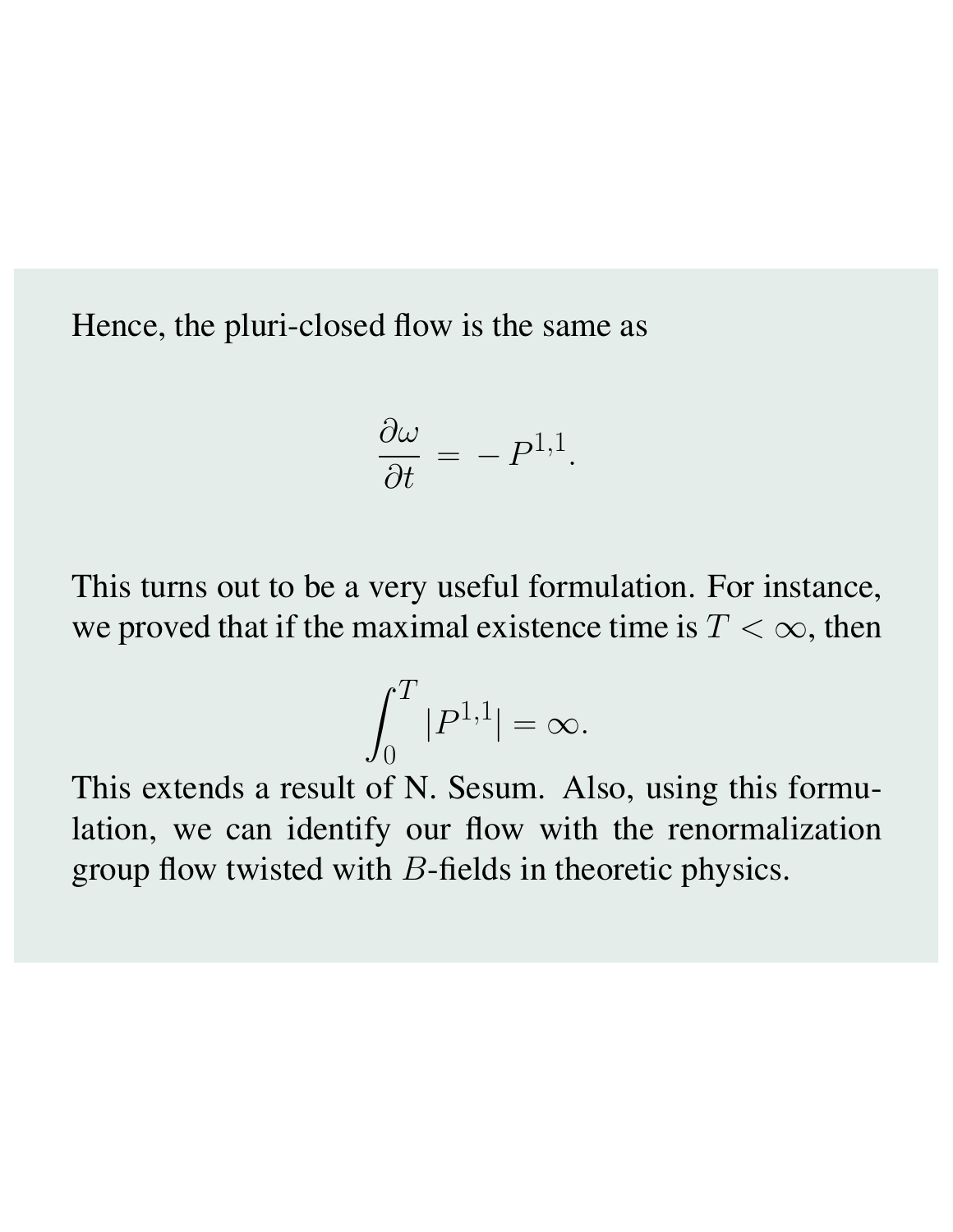Let  $(M, \omega(t), J)$  be a solution of pluriclosed flow. Define  $H = -d\omega(J, J, J)$ . Then *H* is closed since  $\omega$  is pluriclosed. Let  $X = (-Jd^*\omega)^b$  and  $\phi_t$  be its integral curve, then we have

• (Streets-Tian)  $(\phi_t^*(g(t)), \phi_t^*(H(t)))$  is a solution to the renormalization group flow twisted with *B*-fields.

We should emphasis that it is a prior unclear why the renormalization group flow twisted with *B*-fields preserves the pluri-closed condition. One needs to figure out how complex structures evolve along the renormalization group flow.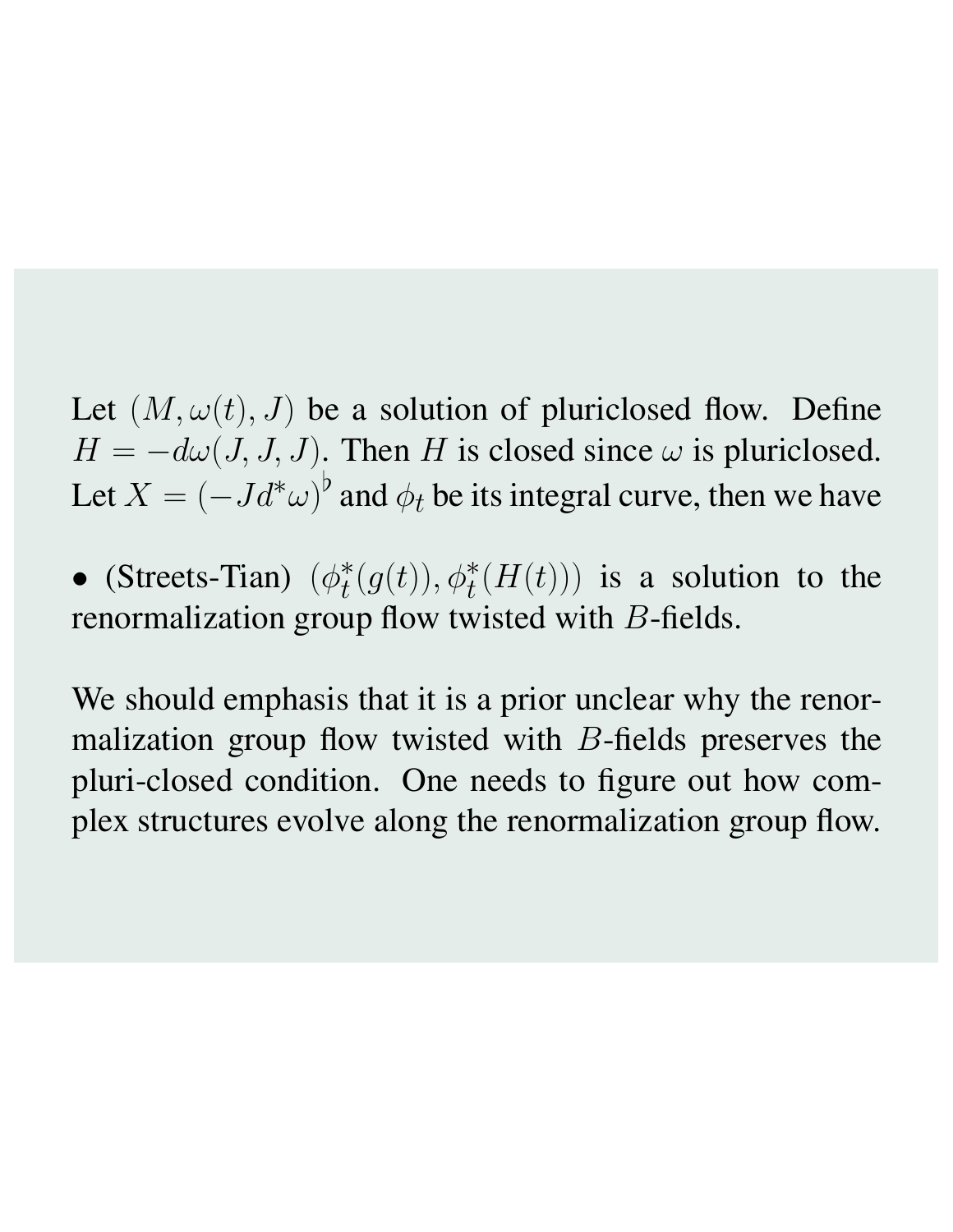Applying a result of Oliynyk-Suneeta-Woolgar, we can show that  $F$  is monotonic along the pluri-closed flow, where

$$
F(g,H,f):=\int_M\left(R-\frac{1}{12}|H|^2+|\nabla f|^2\right)e^{-f}dV.
$$

In particular, there are no periodic solutions to the pluriclosed flow.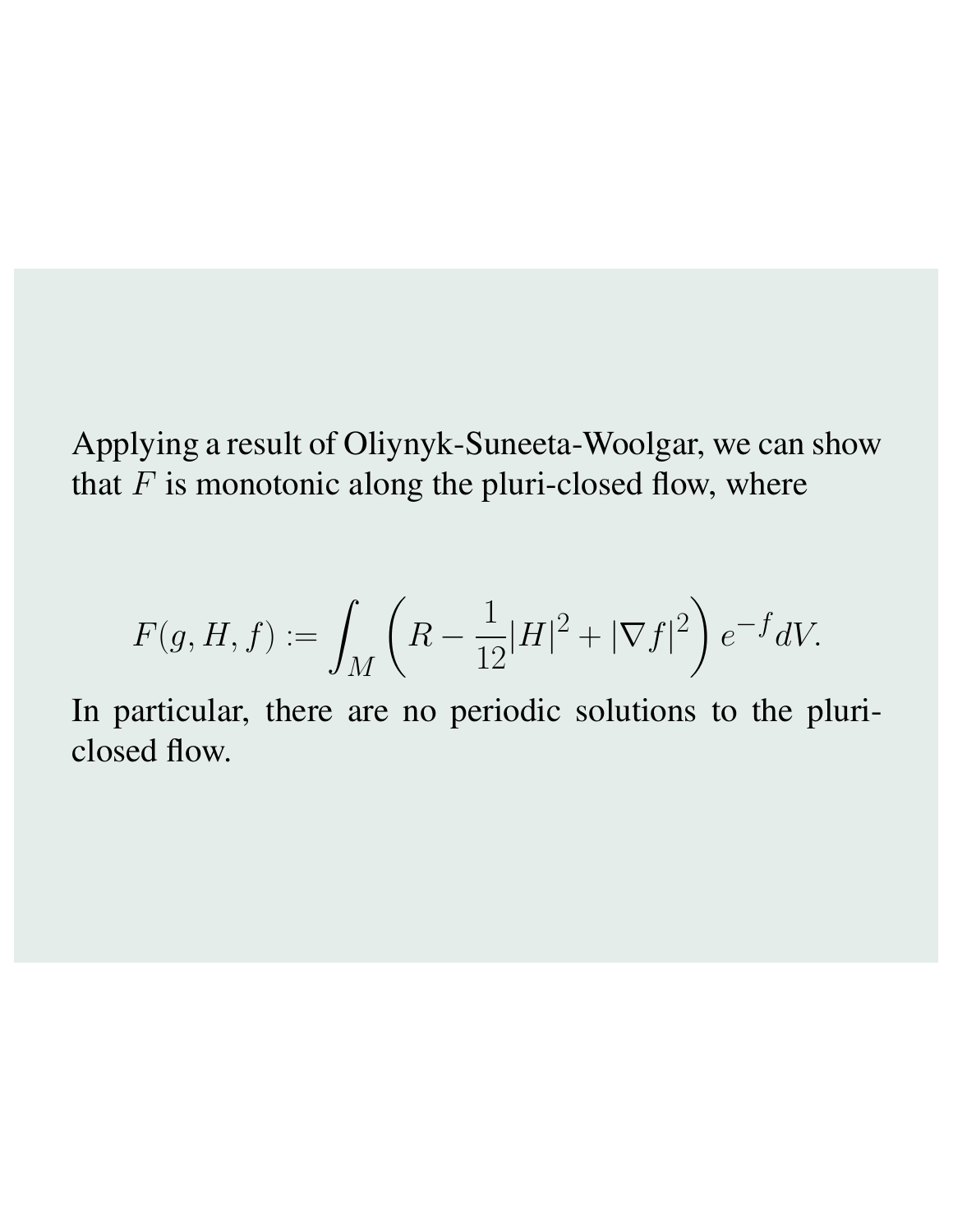Define

$$
\mathcal{H}_{\partial+\bar{\partial}}^{1,1} = \frac{\{\phi \in \Lambda_{\mathbb{R}}^{1,1} \mid \partial\bar{\partial}\phi = 0\}}{\{\partial \gamma + \bar{\partial}\bar{\gamma} \mid \gamma \in \Lambda^{0,1}\}}.
$$

Furthermore, in analogy with the Kähler cone, let

$$
\mathcal{P}_{\partial+\bar{\partial}} = \{ [\phi] \in \mathcal{H}_{\partial+\bar{\partial}}^{1,1} | \exists \gamma, \phi + \partial \gamma + \bar{\partial}\bar{\gamma} > 0 \}.
$$

**Conjecture:** Let  $\omega(t)$  be a solution to PCF on *M*. Let

$$
\tau = \sup\{t > 0 \,|\, [\omega(t)] \in \mathcal{P}_{\partial + \bar{\partial}}\}.
$$

Then the solution exists on  $[0, \tau)$ .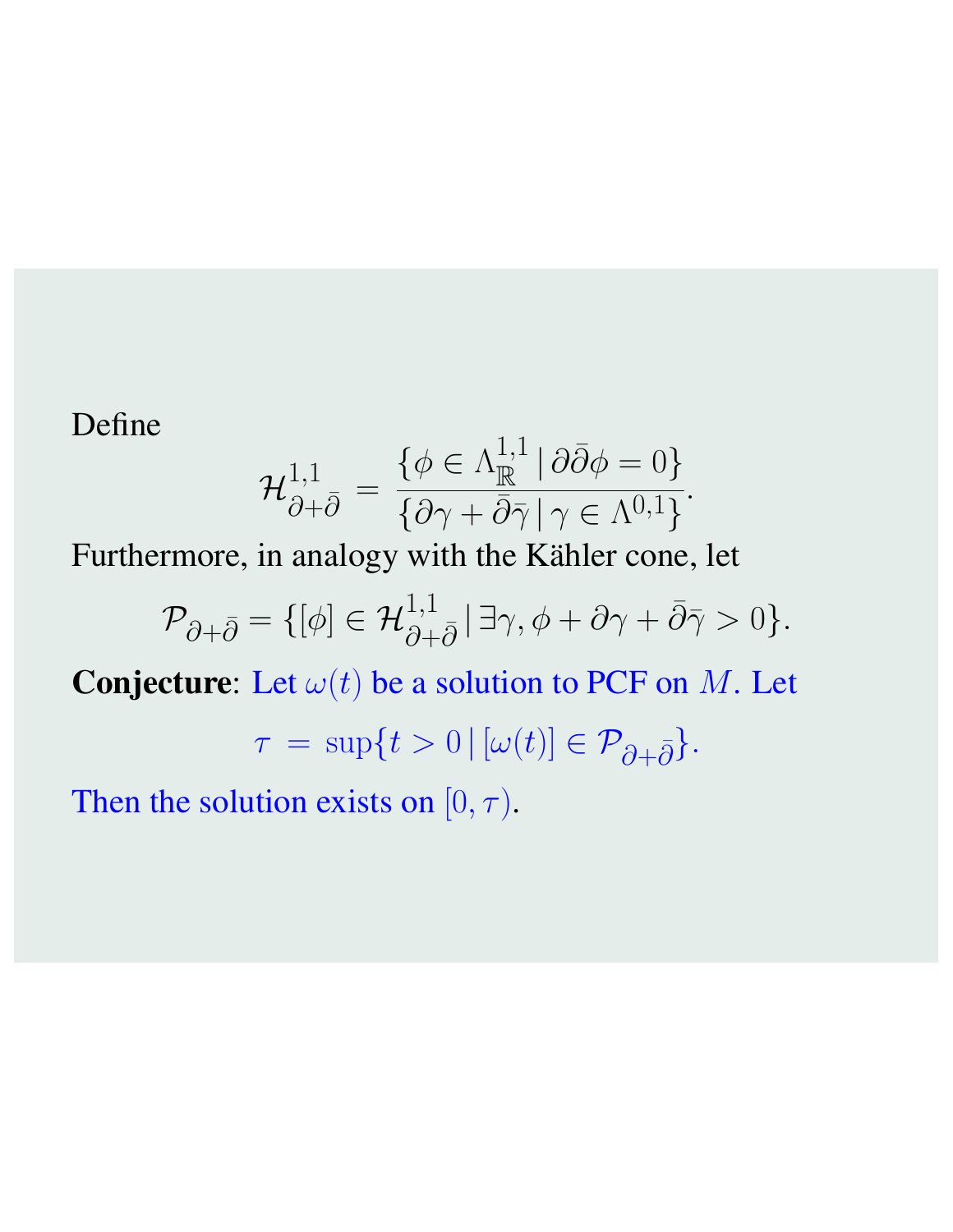This cone can be characterized in a nice way on complex surfaces:

Streets-Tian: Let  $(M^4, J)$  be a complex, non-Kähler surface, and let  $\phi \in \Lambda^{1,1}$  be pluriclosed. Then  $\phi \in \mathcal{P}_{\partial + \bar{\partial}}$  if and only if

$$
\bullet \int_M \phi \wedge \gamma_0 \,>\,0
$$

*•*  $\int_D \phi > 0$  for every effective divisor with negative self intersection.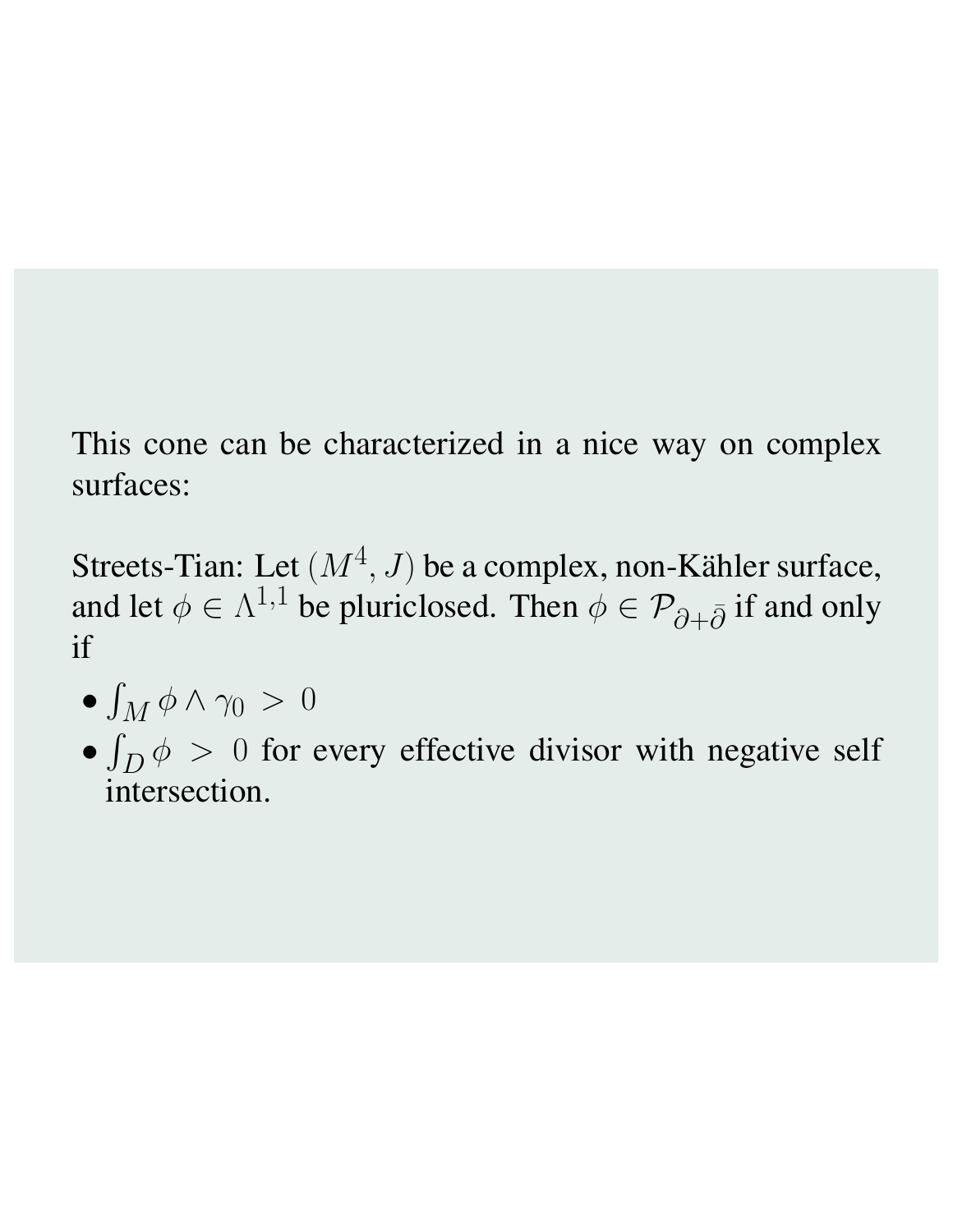A generalized Kähler manifold, denoted by  $(M, g, J_A, J_B)$ , consists of a smooth manifold with two integrable complex structures  $J_A$ ,  $J_B$  and a metric  $g$  which is compatible with both, satisfying:

$$
d_A^c \omega_A = H = -d_B^c \omega_B, \qquad dd_A^c \omega_A = 0.
$$

These equations were discovered by Gates, Hull, and Rocek in 80s in their studying the supersymmetric sigma models and later "rediscovered" by Gualtieri.

*•* (Streets-Tian) Pluriclosed flow preserves generalized Kähler structure, after coupling with evolution equations for  $J_A$ ,  $J_B$ .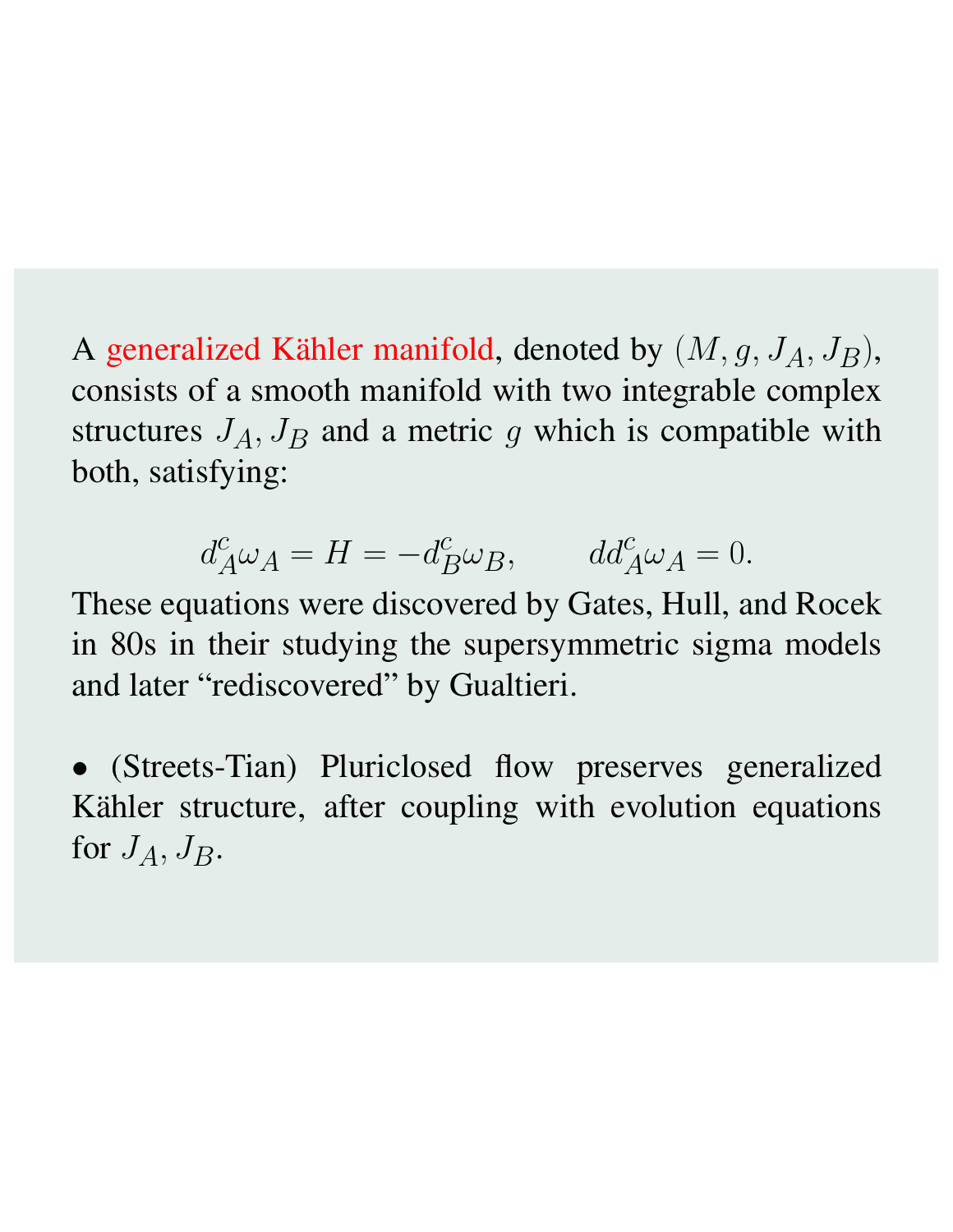A special case of generalized Kähler geometry occurs when  $[J_A, J_B]=0$ . In this case one has a symmetric endomorphism  $\ddot{Q} = J_A J_B$  which satisfies  $Q^2 = Id$ . Thus Q has eigenvalues *±*1 with the corresponding eigenspace decomposition

$$
TM = T_+M \oplus T_-M.
$$

The commuting generalized Kähler manifolds include products of Riemann surfaces, diagonal Hopf surfaces, Inoue surfaces.

*•* (J. Streets) Pluriclosed flow preserves commuting generalized Kähler geometry, and moreover reduces to a parabolic flow of a scalar potential function.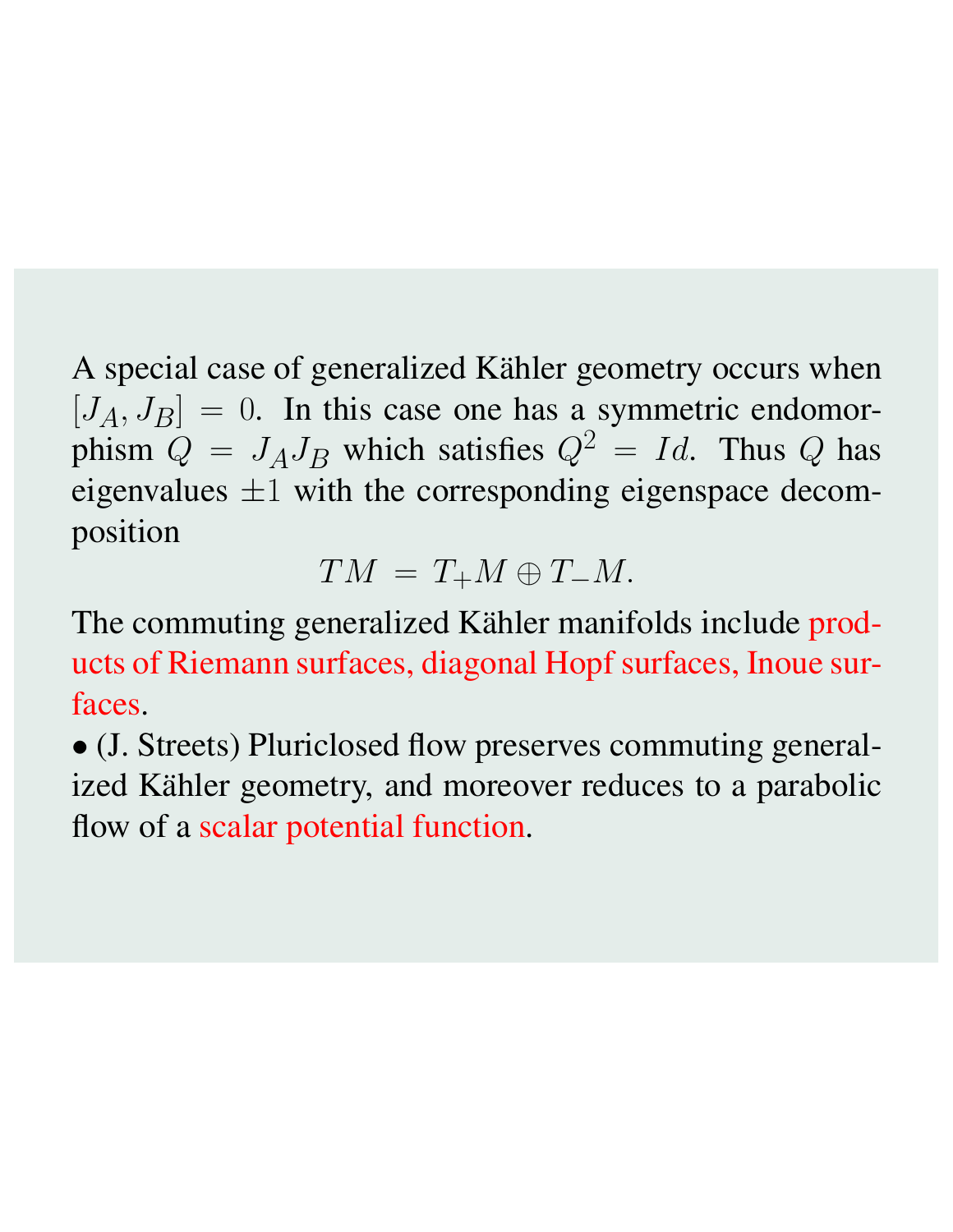The bundles  $T_{\pm}^{1,0}$  have determinants  $\Lambda^k(T_{+}^{1,0}), \Lambda^l(T_{-}^{1,0}).$ These in turn have first Chern classes  $\rho_{\pm}$ . Consider projections:  $\pi_{\pm} : \Lambda^{1,1}(T^*M) \to \Lambda^{1,1}(T^*_{\pm}M)$ , put  $\psi^{\pm} = \pi_{\pm} \psi$ . Then the flow becomes

$$
\frac{\partial \omega}{\partial t} = -(\rho_+^+ - \rho_+^- - \rho_-^+ + \rho_-^-).
$$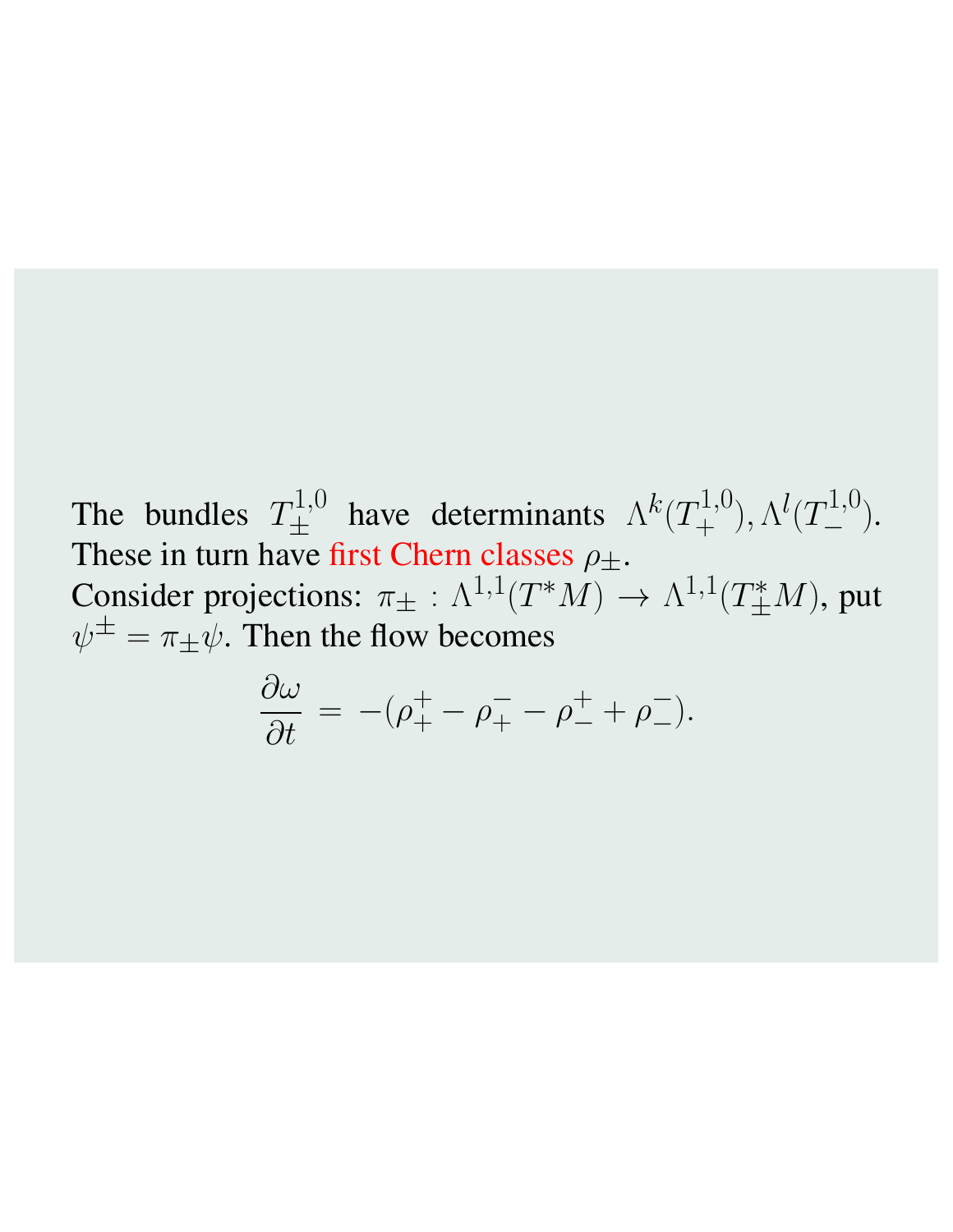Locally, in coordinates  $(z, w) \in U \subset \mathbb{C}^k \times \mathbb{C}^{\ell}$ , we have

$$
\omega = \sqrt{-1} (\partial_z \bar{\partial}_z u - \partial_w \bar{\partial}_w u),
$$

where *u* is smooth such that  $\sqrt{-1}\partial_z\overline{\partial}_z u > 0$  and  $\sqrt{-1}\partial_w\bar{\partial}_w u < 0.$ 

So the pluri-closed flow in this case is a fully nonlinear, nonconvex scalar PDE.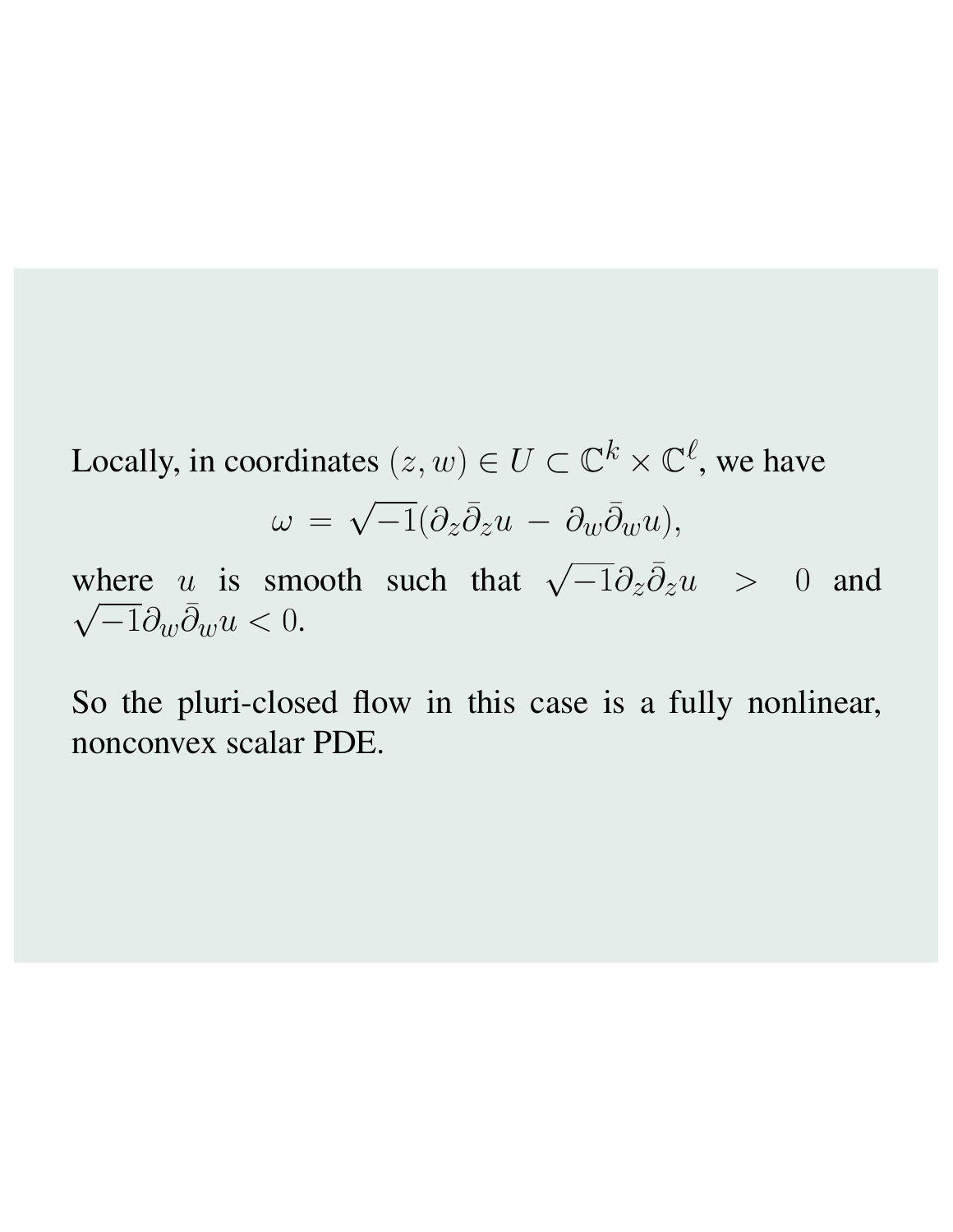(J. Streets): If  $(M, g_0, J_{\pm})$  is a non-Kähler, generalized Kähler surface satisfying  $[J_+, J_-] = 0$ , then for any initial *g*0, the pluri-closed flow has a global solution. Also if *M* is a surfaces of general type, the normalized pluriclosed flow exists for all time and converges to the unique Kähler-Einstein metric on  $(M, J_+).$ 

This is the first result on the global existence of the pluriclosed flow and shows that its restriction to generalized Kähler metrics resembles the Kähler-Ricci flow.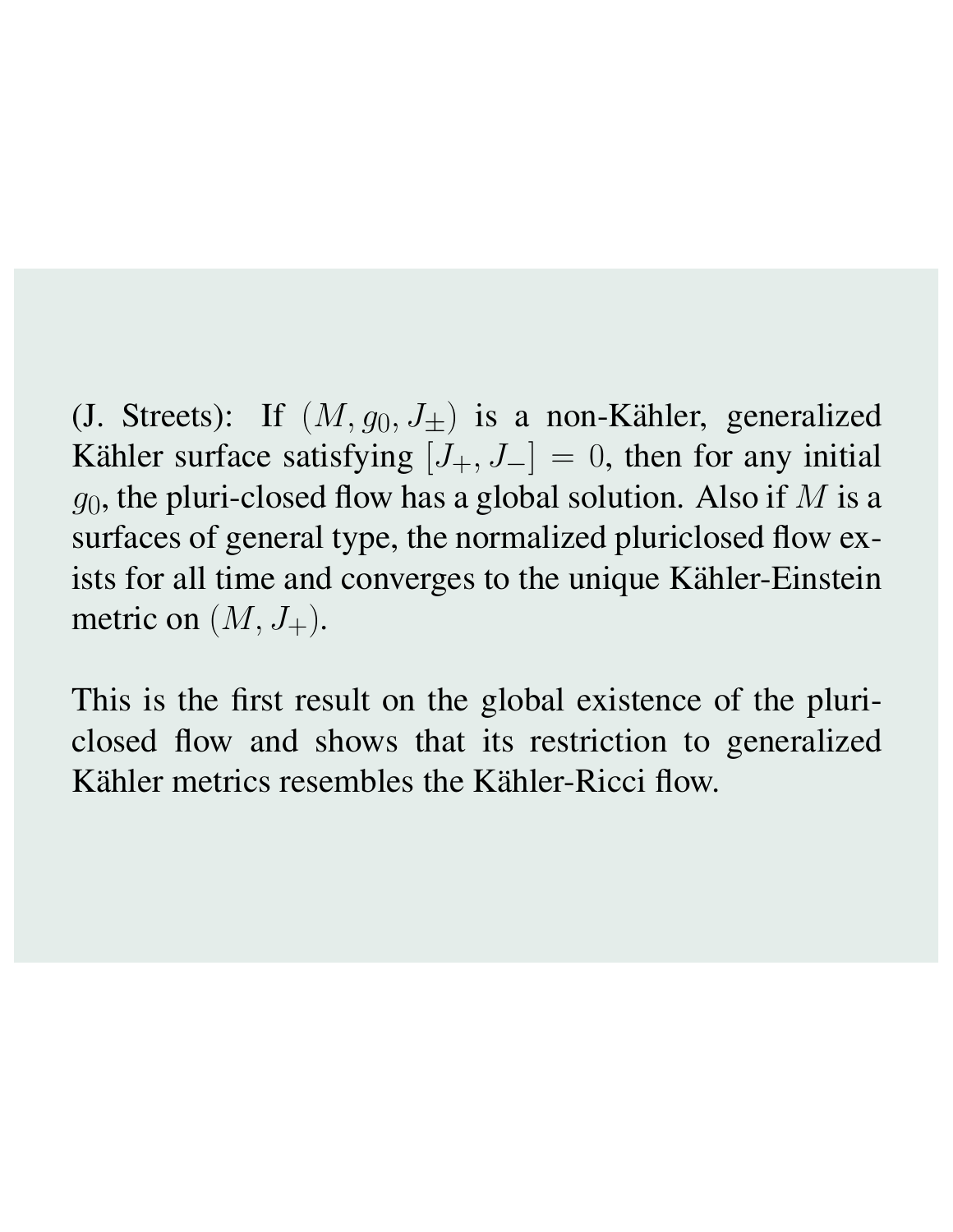To prove the result, one needs to prove a priori bound for the potential function *u*, an upper bound for the metric which can be derived from an evolution equation for  $\partial_{+}\partial_{-}u$  and a  $C^{2,\alpha}$ -estimate for *u*.

For the Kähler-Ricci flow, the corresponding  $C^{2,\alpha}$  is obtained by applying the Evans-Krylov theory.

In our case, the equation is nonconvex, so the Evans-Krylov theory does not apply. Streets-Warren extended the Evans-Krylov theory to certain nonconvex equations which is sufficient for the above case.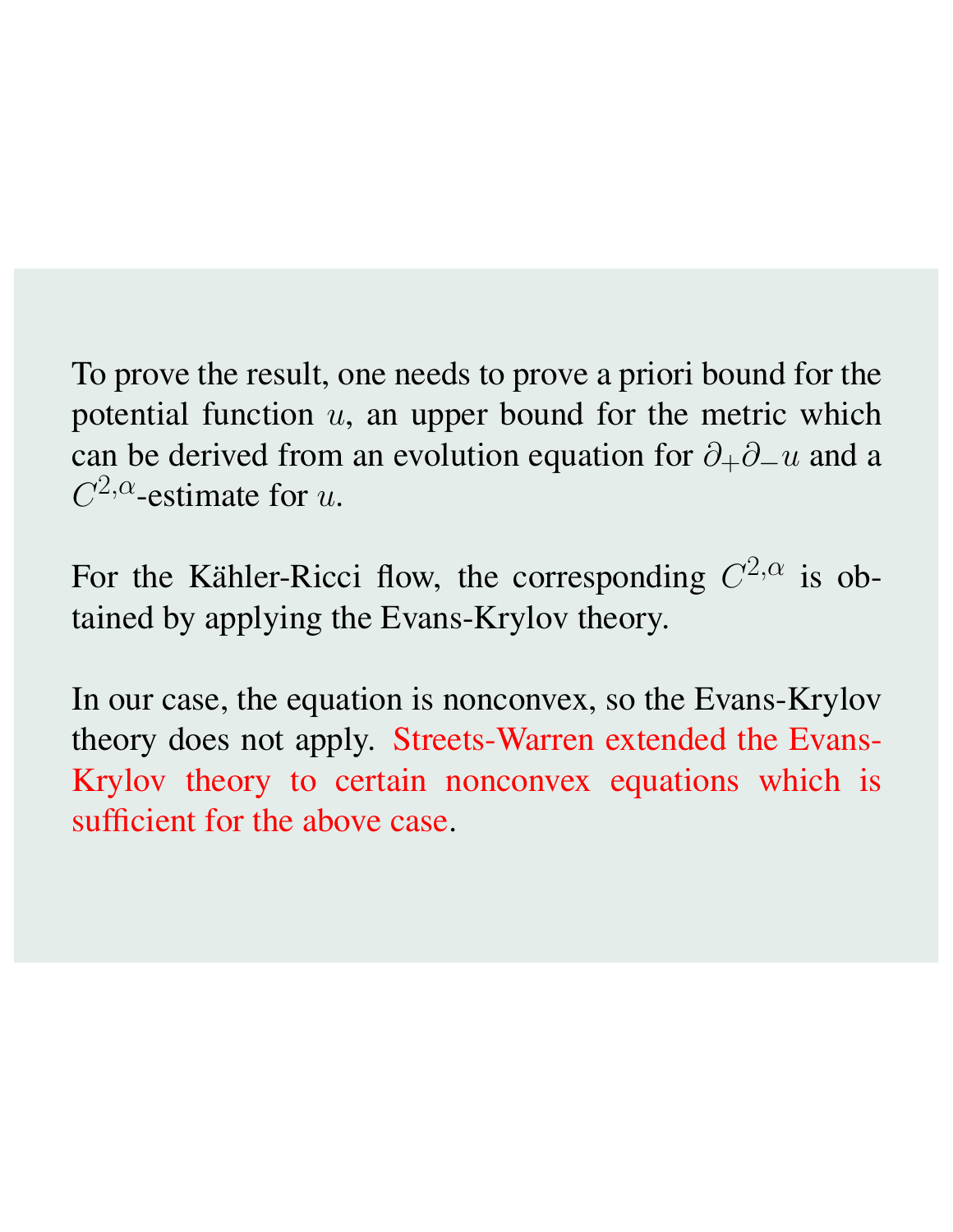A result of Streets-Warren: If  $u : \mathbb{C}^k \times \mathbb{C}^l \to \mathbb{R}$  be a solution of

$$
\frac{\det u_{z\bar{z}}}{\det -u_{w\bar{w}}} = 1
$$

on  $B_2(0)$  satisfying:  $\sqrt{-1}\partial_z\overline{\partial}_z u > 0$  and  $\sqrt{-1}\partial_w\overline{\partial}_w u < 0$ . Then there exists  $C, \gamma > 0$  such that

$$
||u||_{C^{2,\gamma}(B_1)} \leq C||u||_{C^{1,1}(B_2)}.
$$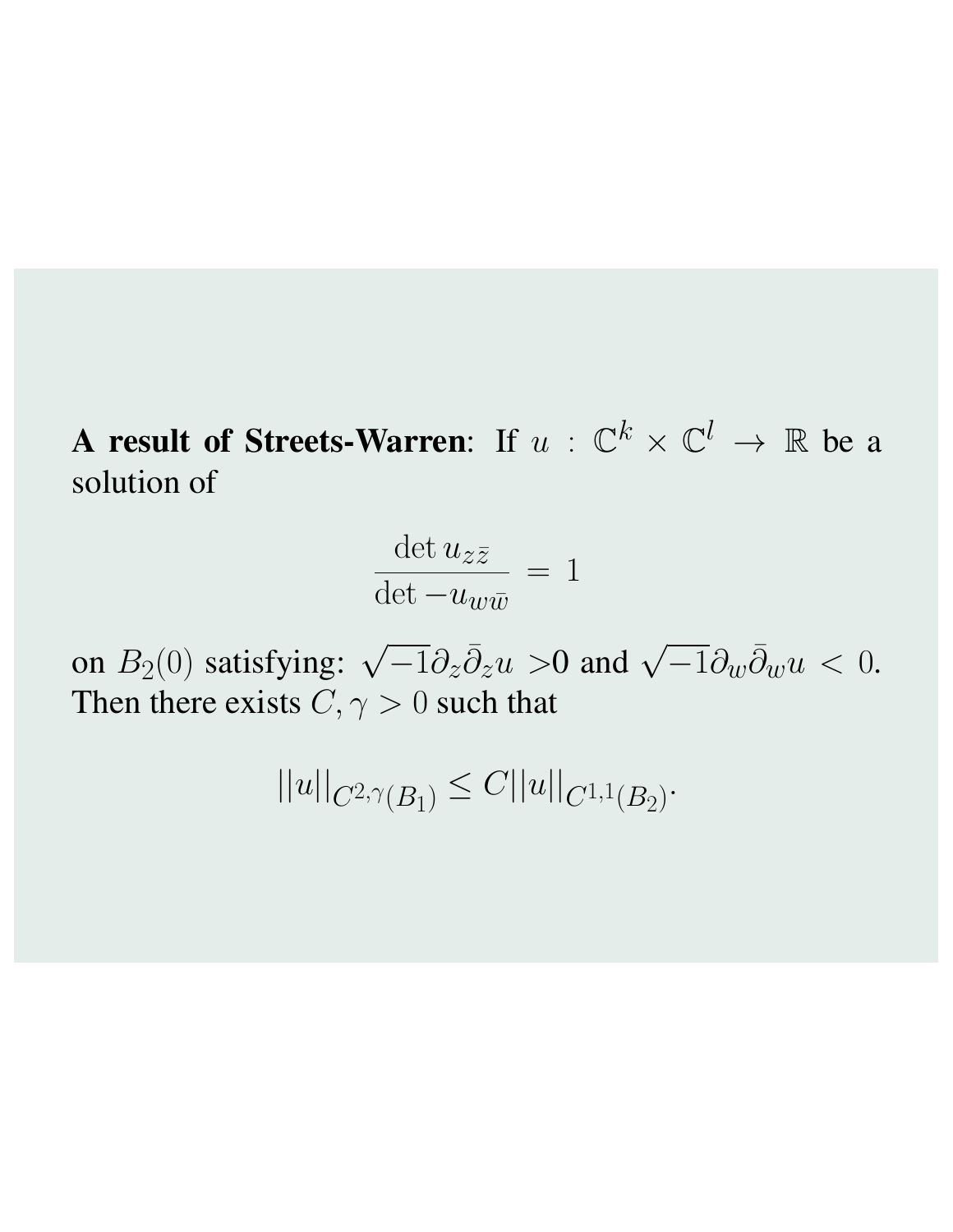The other extremal case is when the 2-form  $\sigma$  due to  $[J_A, J_B]$ is non-degenerate. There are examples of such generalized Kähler structures.

Recently, J. Streets proved that given a non-degenerate generalized Kähler surface, the generalized Kähler-Ricci flow with this initial data exists for all time and converges to a weakly hyperKähler structure.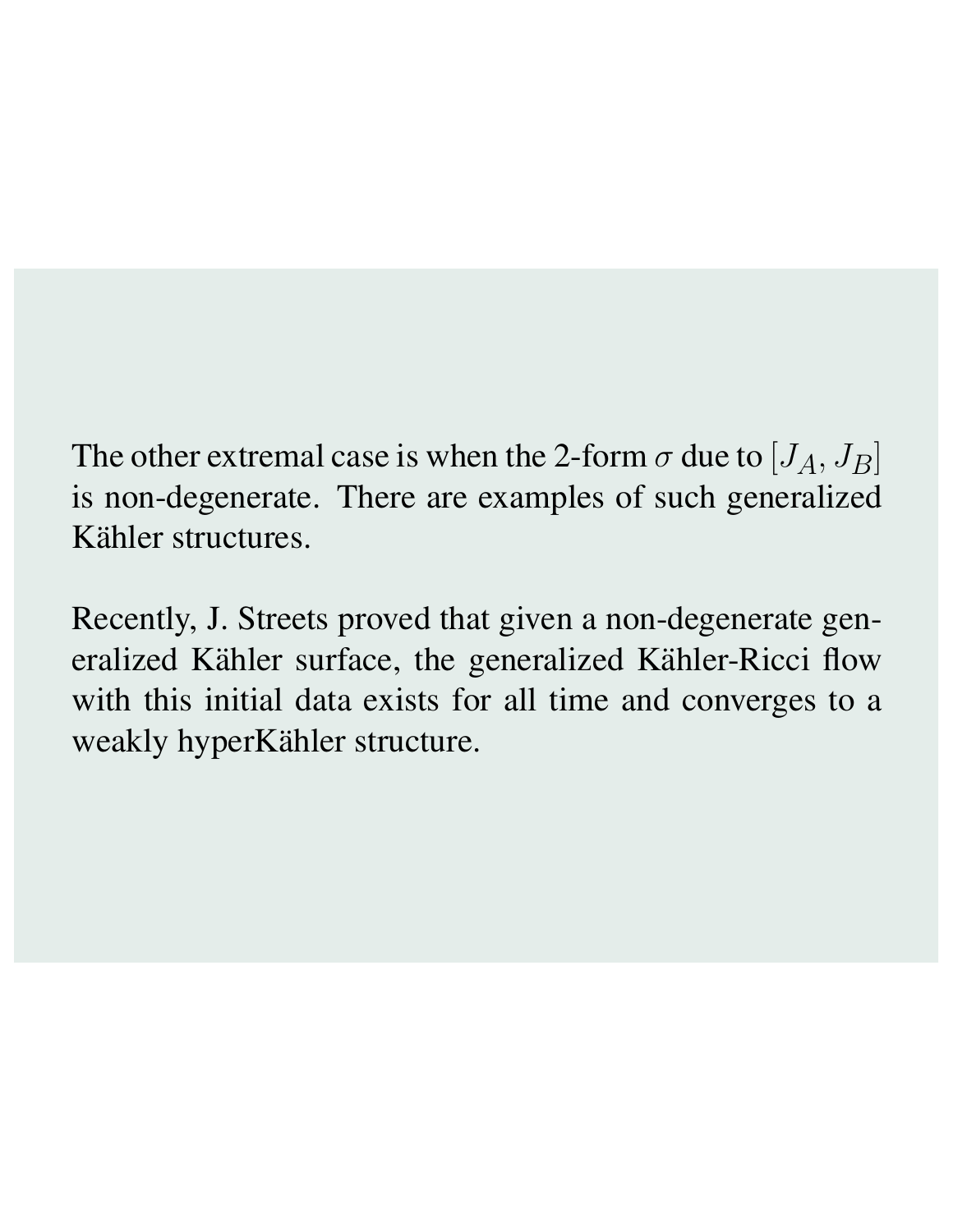Next we consider

$$
\frac{\partial g}{\partial t} = -S.
$$

In the following, I will briefly discuss some recent results of Yury Ustinovskiy on this flow.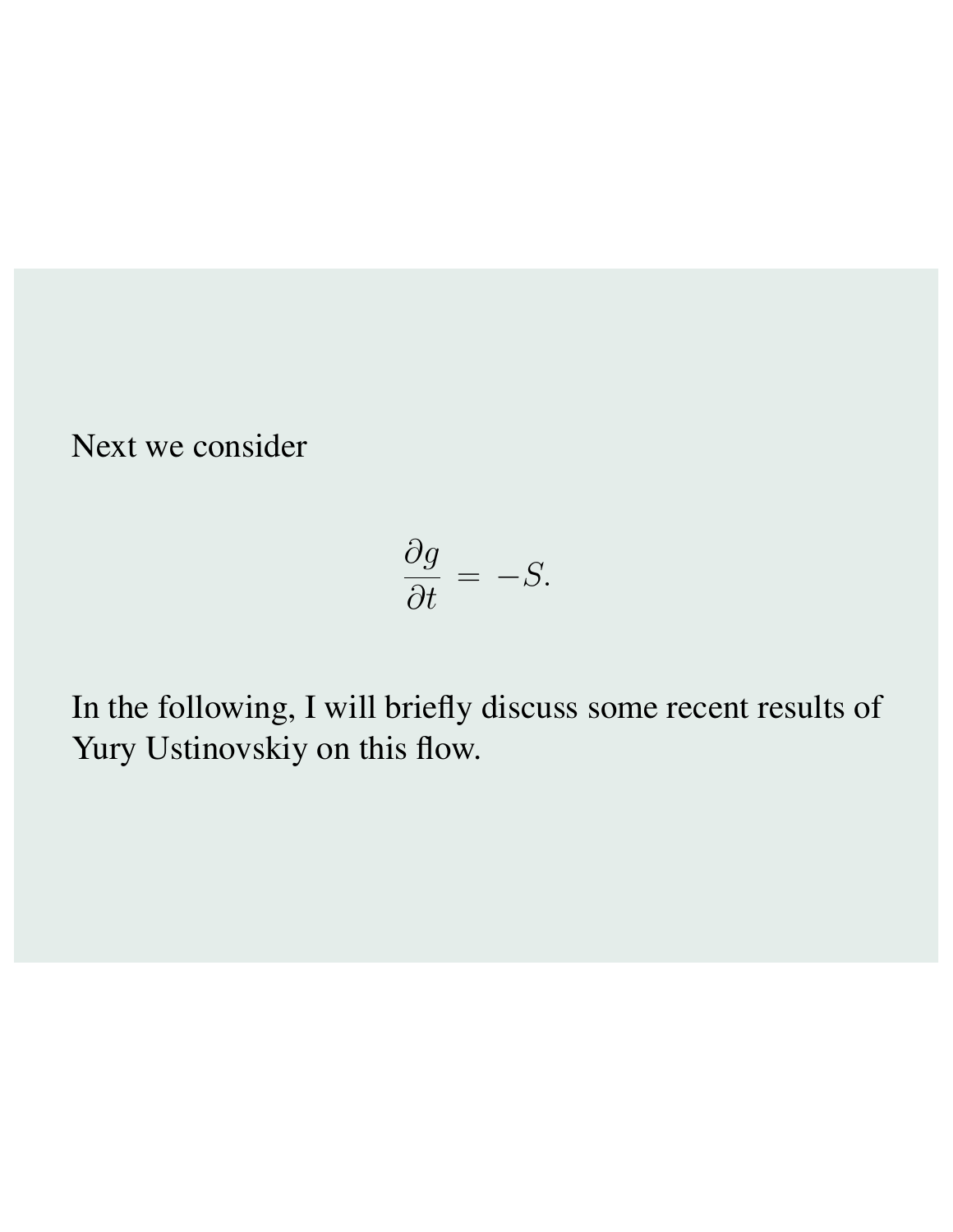Given any Hermitain manifold  $(M, \omega, J)$ , we denote by  $\Omega$ the curvature of the Chern connection. We say  $(M, \omega, J)$  is Griffiths non-negative if for any  $\xi, \eta \in T^{1,0}M$ , we have

 $\Omega(\xi, \bar{\xi}, \eta, \bar{\eta}) \geq 0.$ 

Ustinovskiy proved that if the initial metric has Griffiths non-negative, so does  $g(t)$  along the Chern flow. Moreover, if the Chern the Chern curvature at  $t = 0$  is Griffiths-positive at some point  $x \in M$ , then for any  $t > 0$ , the Chern curvature is Griffths-positive everywhere.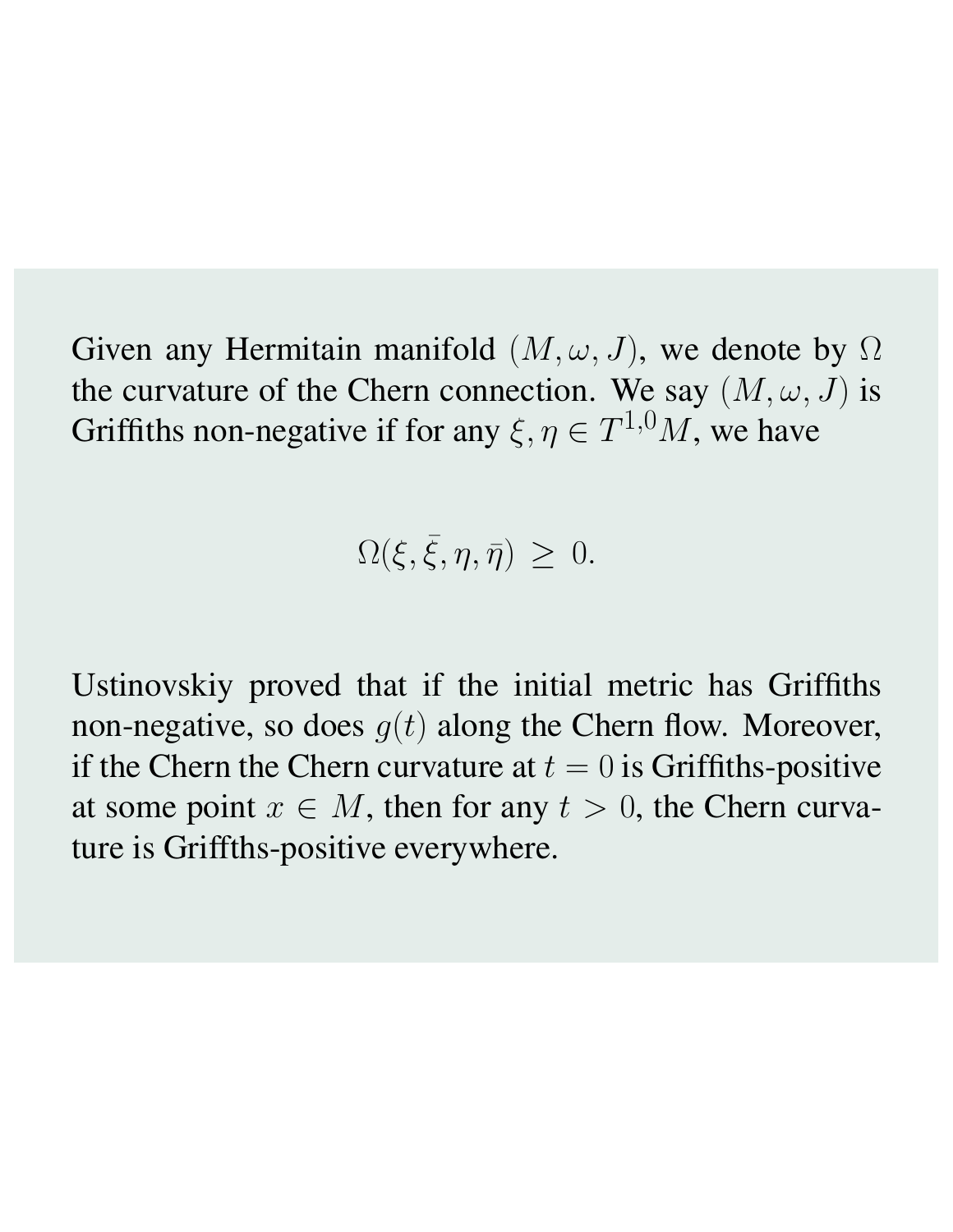Ustinovskiy also proved a strong Maximum principle analogous to that of Hamilton for Ricci flow:

Let  $g(t)$  ( $t \in [0, \tau)$ ) be a solution to Hermitian curvature flow. Assume that the Chern curvature at  $t = 0$  is Griffiths non-negative. Then for any  $t > 0$  the set

$$
Z = \{(\xi, \eta) | \xi, \eta \in T^{1,0}M, \ \Omega(\xi, \bar{\xi}, \eta, \bar{\eta}) = 0 \}
$$

is invariant under torsion-twisted parallel transport

$$
\nabla_{\gamma'} \xi = T(\gamma', \xi), \quad \nabla_{\gamma'} \eta = 0.
$$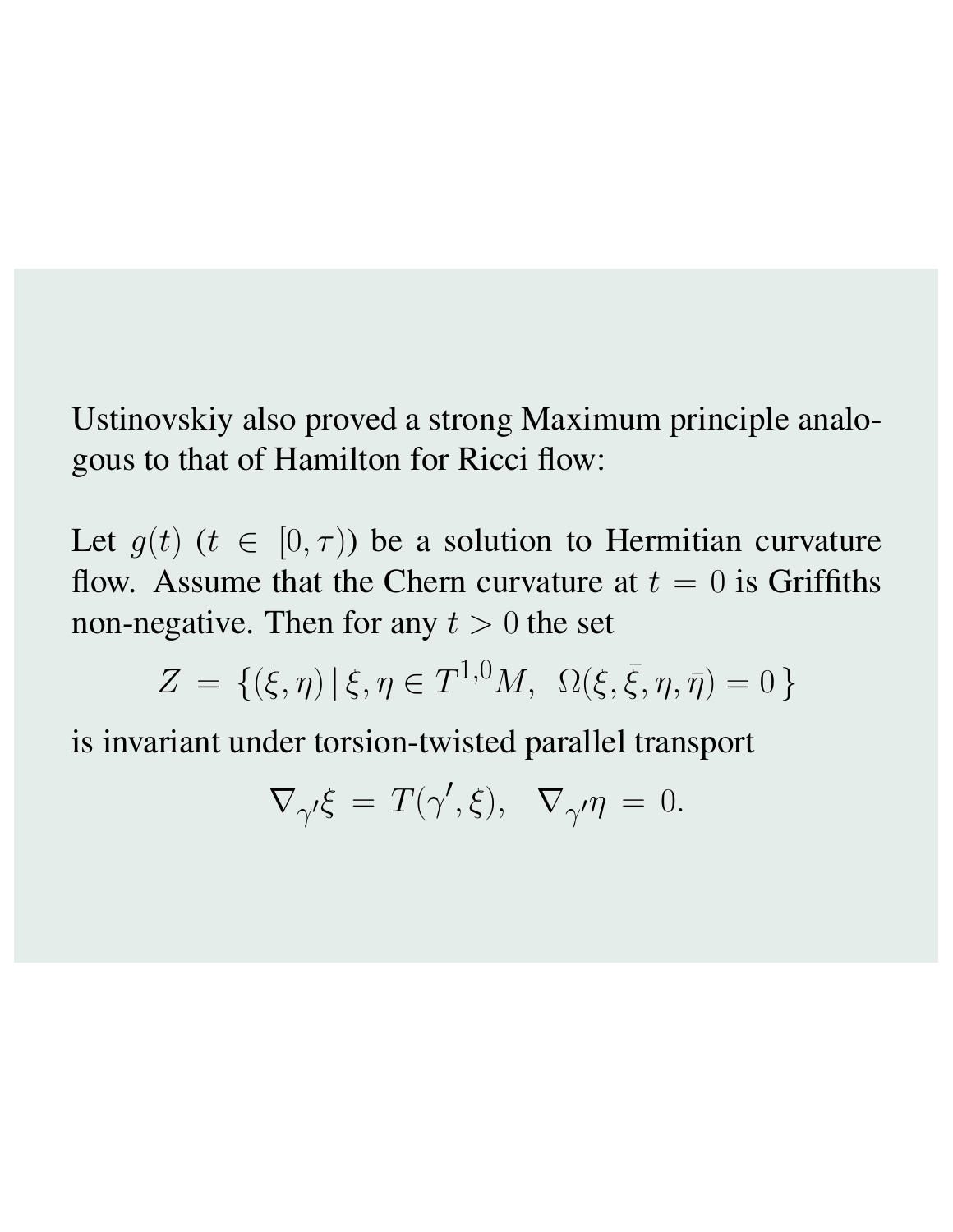He also proved a better theorem on maximal existence time:

Let  $g(t)$  ( $t \in [0, \tau)$ ) be a solution to HCF on a compact complex Hermitian manifold. Assume that  $[0, \tau)$  is the maximal time interval on which solution to HCF exists. Then

$$
\overline{\lim_{t\to\tau}}\left|\left|\Omega\right|\right|_{C^0}=\infty.
$$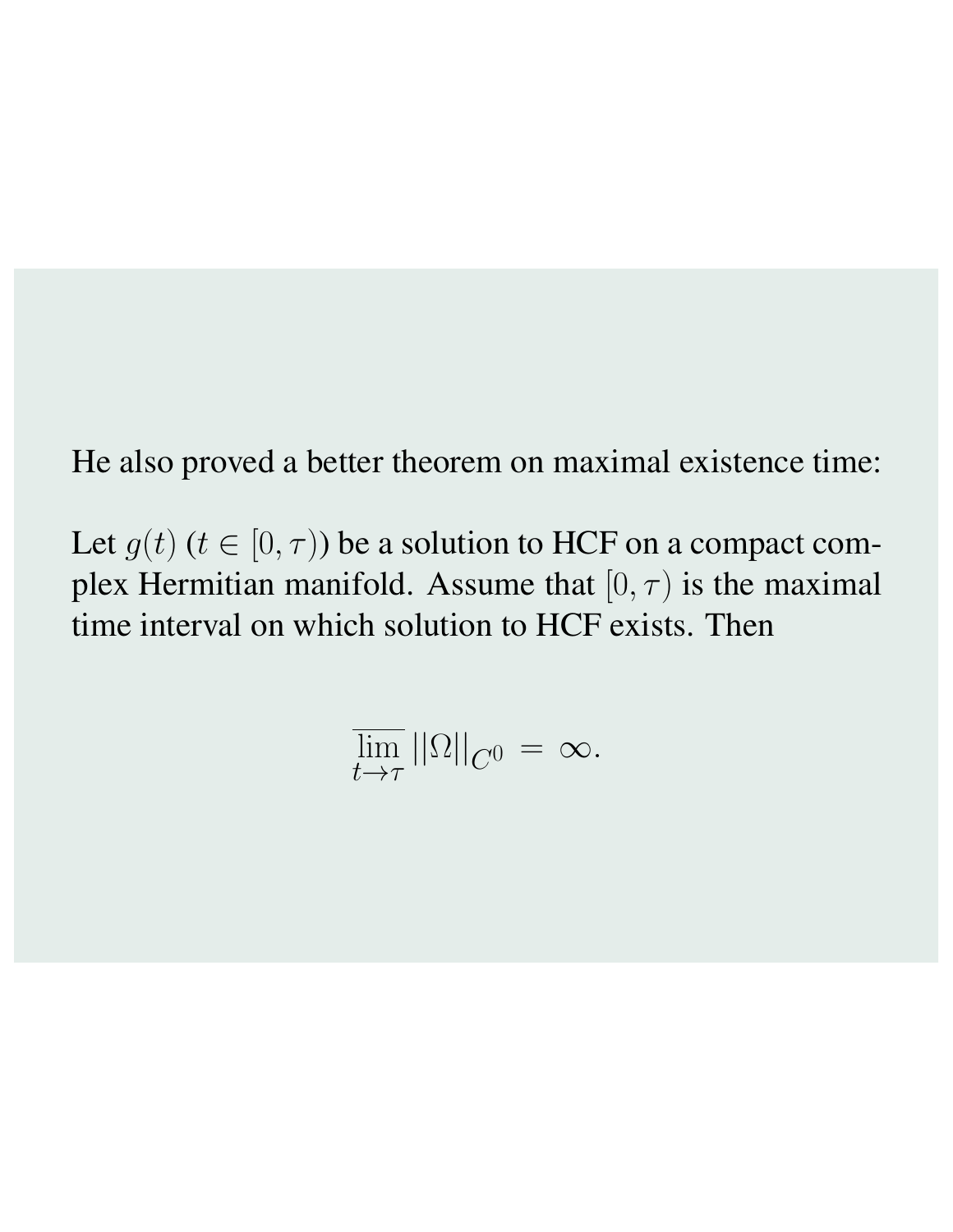In the proof, Ustinovskiy found very nice formulation for curvature and torsion evolution equations: In moving unitary frame:

$$
\frac{D\Omega}{dt} = \Delta^T \Omega + \mathcal{T}(\Omega) + \mathcal{F}(\Omega),
$$

where  $\mathcal{T}(\Omega)$  is linear in  $\Omega$  with coefficients given by  $\nabla T$  and  $\mathcal{F}(\Omega)$  is the same as that in Hamilton's Ricci flow.

$$
\frac{DT}{dt} = \Delta T + \mathcal{Q}(T),
$$

where  $Q(T)$  is linear in  $T$  with coefficients given by  $\Omega$ .